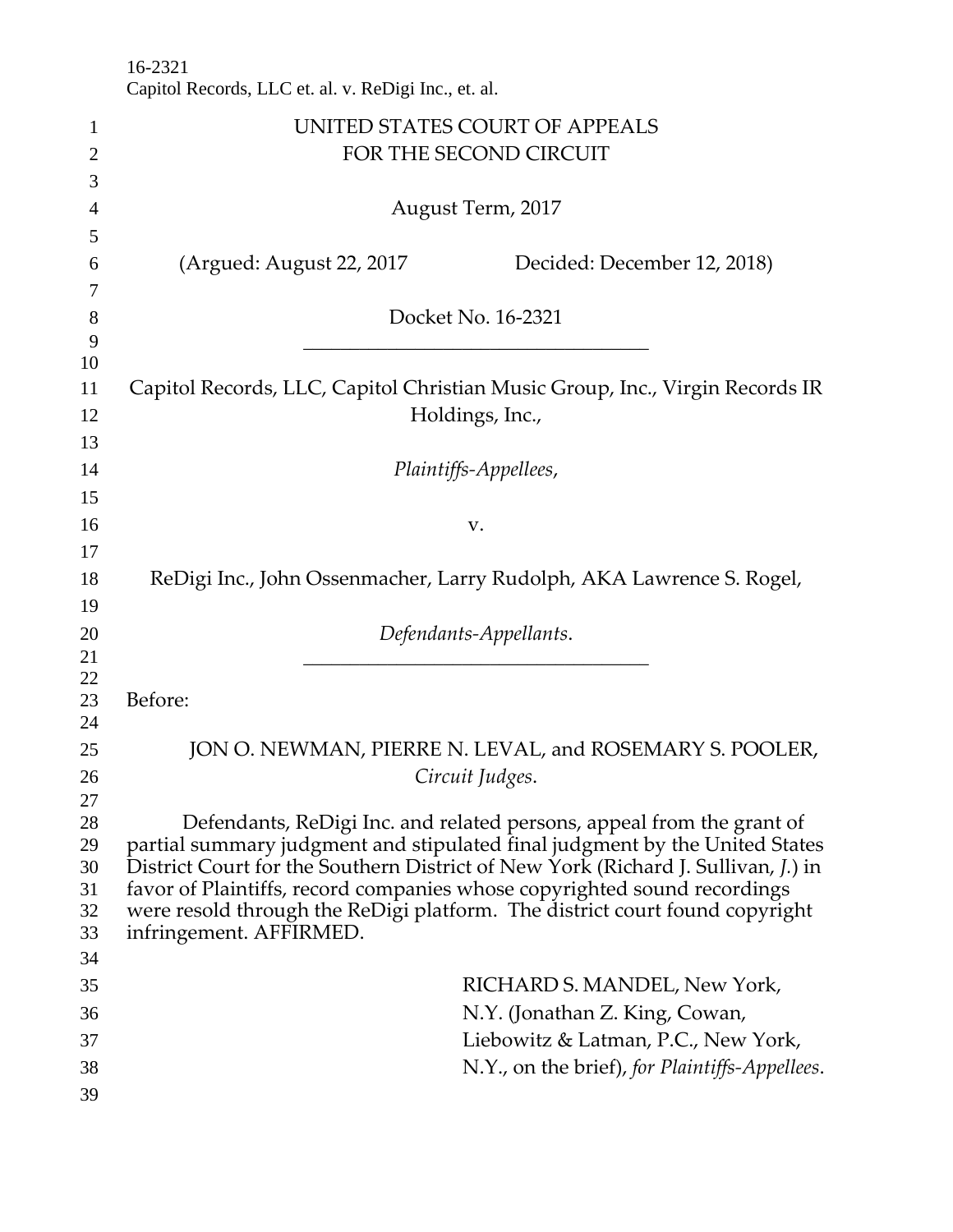|   |                       | ROBERT C. WELSH, New York, N.Y.         |
|---|-----------------------|-----------------------------------------|
| 2 |                       | (C. Dennis Loomis, Baker & Hostetler)   |
|   |                       | LLP, Los Angeles, CA, on the brief) for |
| 4 |                       | Defendant-Appellants.                   |
|   |                       |                                         |
| 6 | LEVAL, Circuit Judge: |                                         |

| $\boldsymbol{7}$ | Defendant ReDigi, Inc. and its founders, Defendants Larry Rudolph                  |
|------------------|------------------------------------------------------------------------------------|
| $8\,$            | and John Ossenmacher, <sup>1</sup> appeal from the judgment of the United States   |
| $\boldsymbol{9}$ | District Court for the Southern District of New York (Richard J. Sullivan, J.) in  |
| 10               | favor of Plaintiffs, Capitol Records, LLC, Capitol Christian Music Group, Inc.,    |
| 11               | and Virgin Records IR Holdings, Inc. ("Plaintiffs"), finding copyright             |
| 12               | infringement. Defendants had created an Internet platform designed to enable       |
| 13               | the lawful resale, under the first sale doctrine, of lawfully purchased digital    |
| 14               | music files, and had hosted resales of such files on the platform. The district    |
| 15               | court concluded that, notwithstanding the "first sale" doctrine, codified in the   |
| 16               | Copyright Act of 1976, 17 U.S.C. § 109(a), ReDigi's Internet system version 1.0    |
| 17               | infringed the Plaintiffs' copyrights by enabling the resale of such digital files  |
| 18               | containing sound recordings of Plaintiffs' copyrighted music. We agree with        |
| 19               | the district court that ReDigi infringed the Plaintiffs' exclusive rights under 17 |

 Hereinafter "ReDigi" is used to designate all three Defendants, except where the context makes clear it refers solely to the company.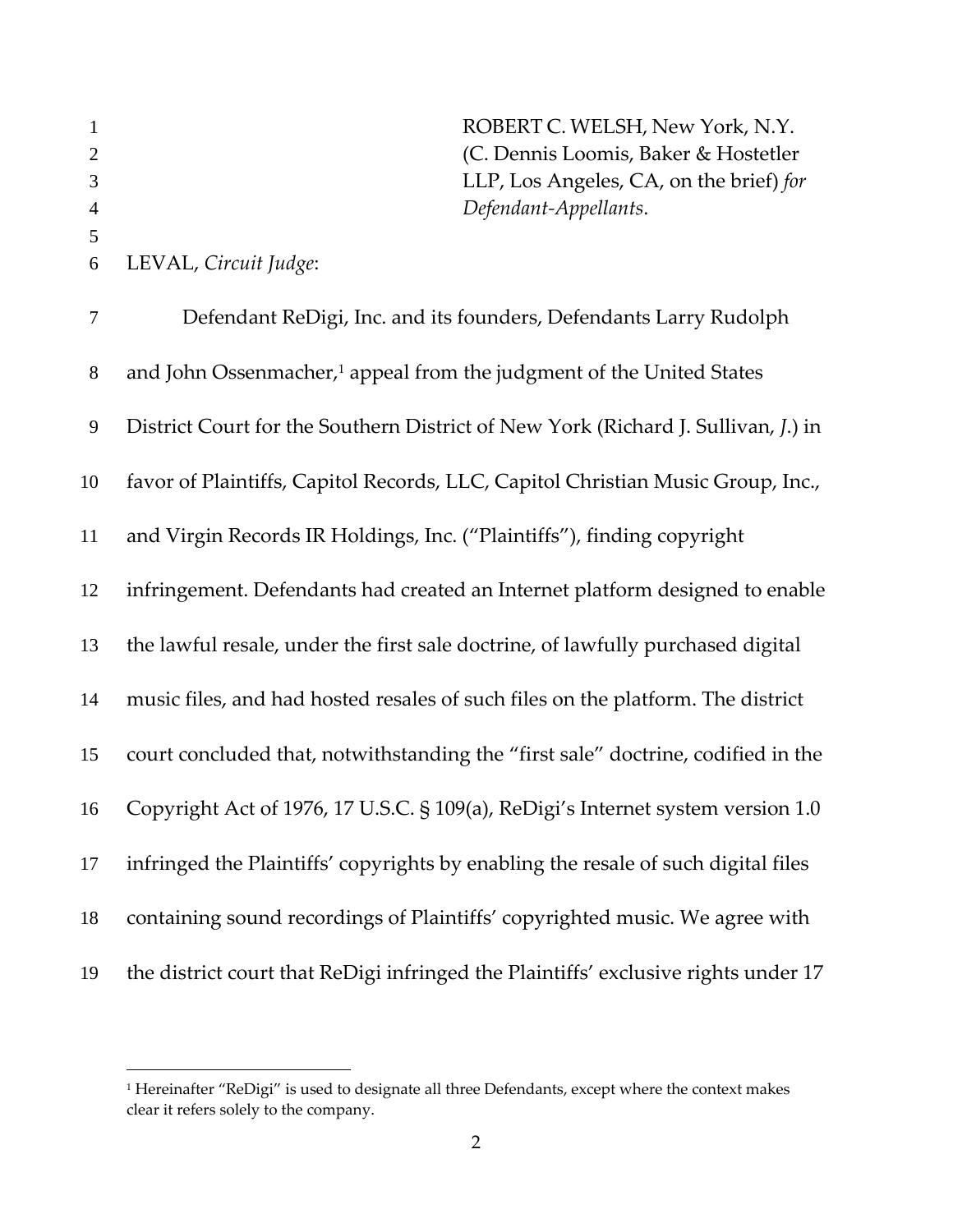| $\mathbf{1}$   | U.S.C. § 106(1) to reproduce their copyrighted works. We make no decision         |
|----------------|-----------------------------------------------------------------------------------|
| $\overline{2}$ | whether ReDigi also infringed the Plaintiffs' exclusive rights under 17 U.S.C.    |
| 3              | § 106(3) to distribute their works. <sup>2</sup>                                  |
| $\overline{4}$ | <b>BACKGROUND</b>                                                                 |
| 5              | I.<br><b>Facts</b>                                                                |
| 6              | Plaintiffs are record companies, which own copyrights or licenses in              |
| $\tau$         | sound recordings of musical performances. Plaintiffs distribute those sound       |
| $8\,$          | recordings in numerous forms, of which the most familiar twenty years ago         |
| $\mathbf{9}$   | was the compact disc. Today, Plaintiffs also distribute their music in the form   |
| 10             | of digital files, which are sold to the public by authorized agent services, such |
| 11             | as Apple iTunes, under license from Plaintiffs. Purchasers from the Apple         |
| 12             | iTunes online store download the files onto their personal computers or other     |
| 13             | devices.                                                                          |
| 14             | ReDigi was founded by Defendants Ossenmacher and Rudolph in 2009                  |
| 15             | with the goal of creating enabling technology and providing a marketplace         |

 We do not adjudicate whether ReDigi's system version 2.0 infringed any of the Plaintiffs' rights as this question (although stipulated in the final judgment) was not litigated in the district court. Defendants stipulated that a judgment in Plaintiffs' favor would enjoin the Defendants, as well as all persons in specified relationships with the Defendants, such as their "officers, agents, servants, representatives . . . and licensees," from implementing version 2.0. Stipulated Final Judgment ¶5, *Capitol Records, LLC. V. ReDigi, Inc.*, No. 12‐CV‐95 (RJS), ECF No. 222 (S.D.N.Y. June 3, 2015).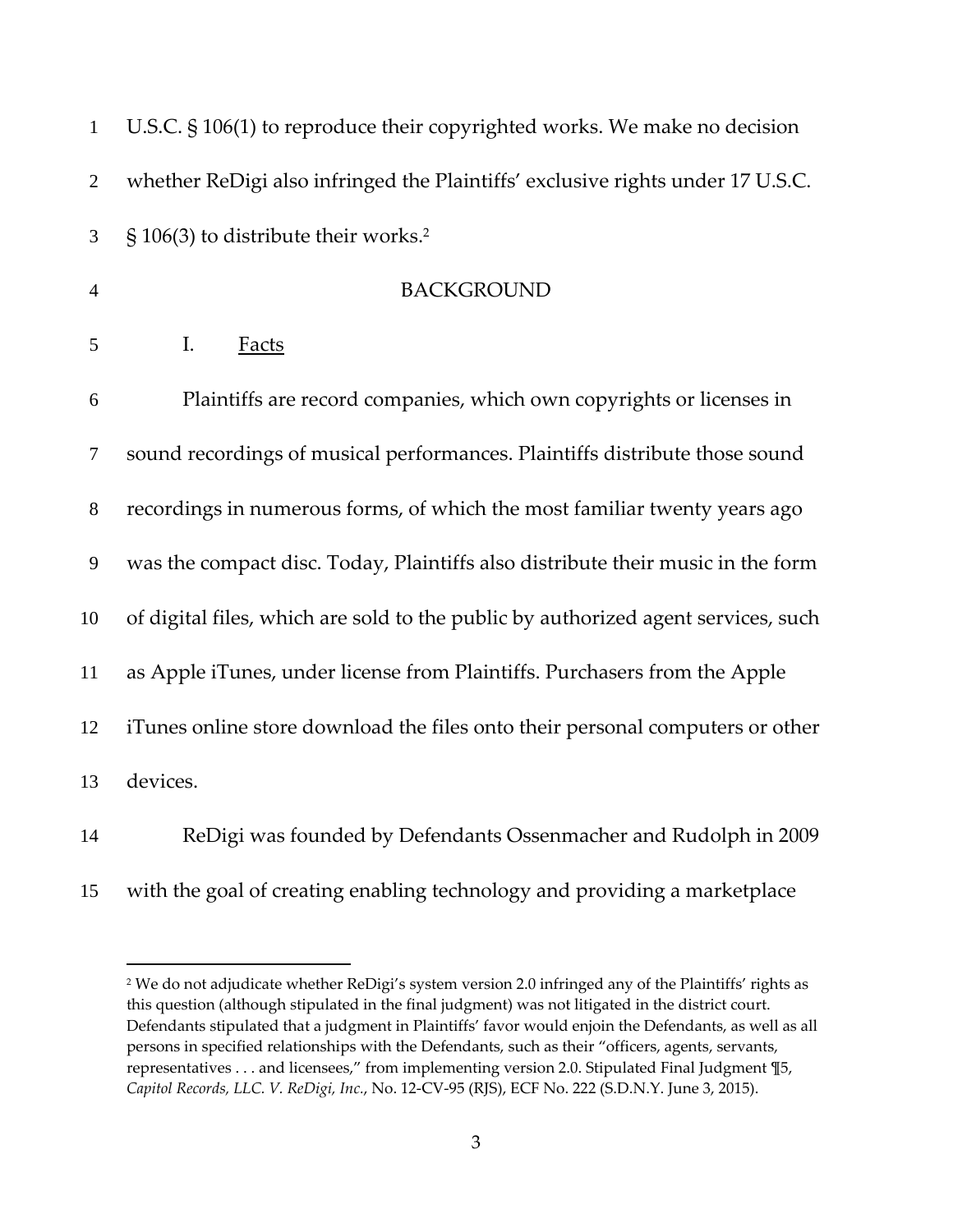| $\mathbf{1}$     | for the lawful resale of lawfully purchased digital music files. <sup>3</sup> Ossenmacher |
|------------------|-------------------------------------------------------------------------------------------|
| $\overline{2}$   | served as ReDigi's Chief Executive Officer and Rudolph, who spent twelve                  |
| 3                | years as a Principal Research Scientist at the Massachusetts Institute of                 |
| $\overline{4}$   | Technology, served as ReDigi's Chief Technical Officer. During the period                 |
| $\sqrt{5}$       | addressed by the operative complaint, ReDigi, through its system version 1.0,             |
| $\boldsymbol{6}$ | hosted resales of digital music files containing the Plaintiffs' music by persons         |
| $\tau$           | who had lawfully purchased the files from iTunes.                                         |
| $8\,$            | Considering the evidence in the light most favorable to ReDigi,                           |
| 9                | ReDigi's system version 1.0 operates as follows.                                          |
| 10               | Music Manager: A person who owns a digital music file lawfully<br>1.                      |
| 11               | purchased from iTunes and intends to employ ReDigi's system to resell it (the             |
| 12               | "user") must first download and install onto her computer ReDigi's "Music                 |
| 13               | Manager" software program ("Music Manager"). Once Music Manager has                       |
| 14               | been installed, it analyzes the digital file intended for resale, verifies that the       |
| 15               | file was originally lawfully purchased from iTunes, and scans it for                      |

<sup>&</sup>lt;sup>3</sup> ReDigi was not making efforts in the shadows to infringe on copyrights. To the contrary, it invented a system designed in good faith to achieve a goal generally favored by the law of copyright, reasonably hoping the system would secure court approval as conforming to the demands of the Copyright Act.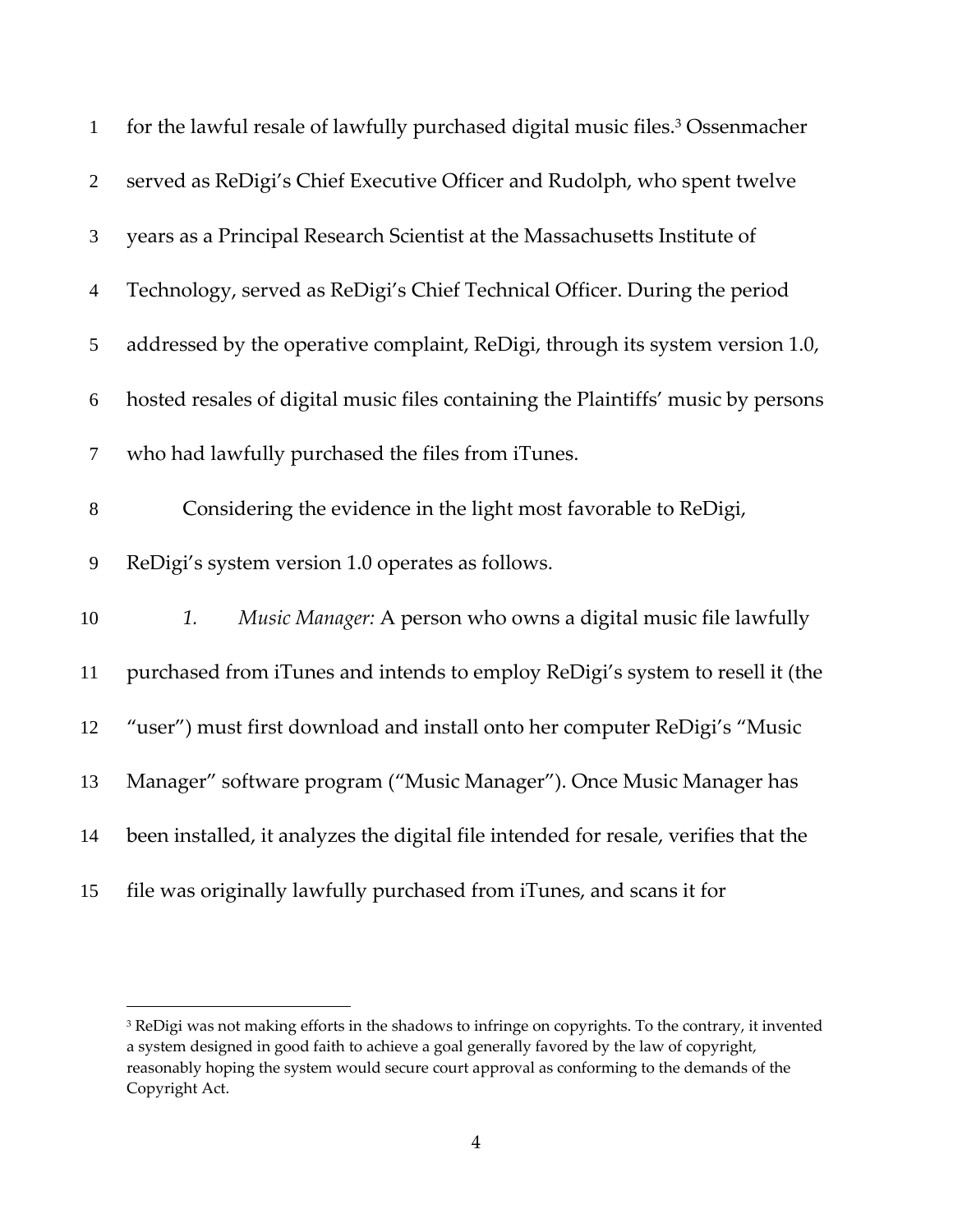indications of tampering. If the file was lawfully purchased, Music Manager 2 deems it an "Eligible File" that may be resold.<sup>4</sup>

| 3              | Data Migration: The ReDigi user must then cause the file to be<br>2.             |
|----------------|----------------------------------------------------------------------------------|
| $\overline{4}$ | transferred to ReDigi's remote server, known as the "Cloud Locker." To           |
| 5              | effectuate this transfer, ReDigi developed a new method that functions           |
| 6              | differently from the conventional file transfer. The conventional process is to  |
| $\tau$         | reproduce the digital file at the receiving destination so that, upon completion |
| $8\,$          | of the transfer, the file exists simultaneously on both the receiving device and |
| 9              | on the device from which it was transferred. If connectivity is disrupted        |
| 10             | during such a standard transfer, the process can be repeated because the file    |
| 11             | remains intact on the sender's device.                                           |
| 12             | Under ReDigi's method - which it calls "data migration" - ReDigi's               |
| 13             | software "begins by breaking the [digital] music file into small 'blocks' [of    |
| 14             | data] of roughly four thousand bytes in length." Appellants Br. 24. Once the     |
| 15             | file has been broken into blocks of data ("packets"), ReDigi's system creates a  |
|                |                                                                                  |

"transitory copy" of each packet in the initial purchaser's computer buffer. *Id*.

 Music Manager will deem a file "Eligible" if it was purchased by the user from iTunes or it was purchased by the user through ReDigi, having been originally purchased lawfully by another from iTunes.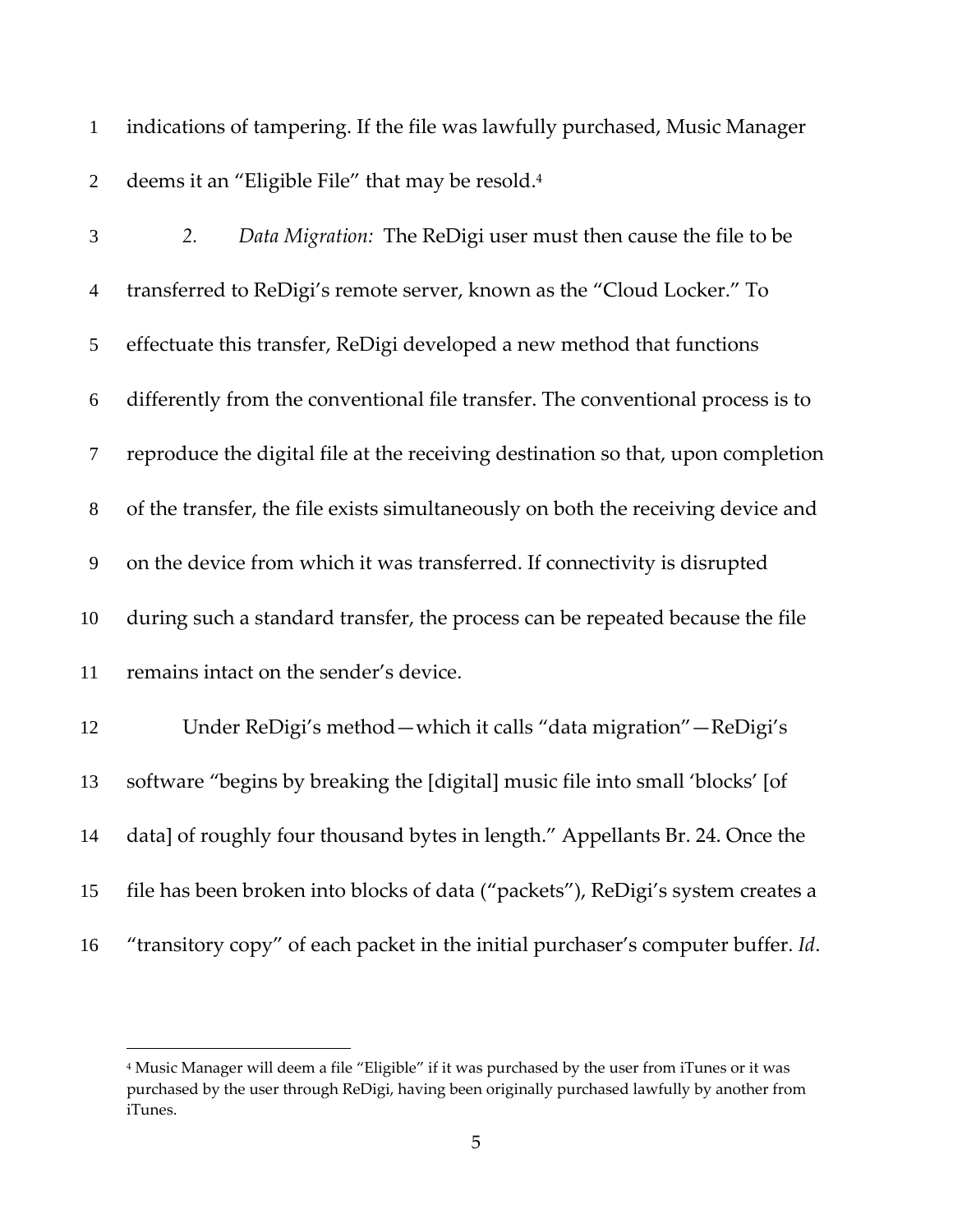| $\mathbf{1}$   | Upon copying (or "reading") a packet into the initial purchaser's computer        |
|----------------|-----------------------------------------------------------------------------------|
| $\overline{2}$ | buffer, ReDigi's software sends a command to delete that packet of the digital    |
| 3              | file from permanent storage on the initial purchaser's device. Rogel Decl.        |
| $\overline{4}$ | App'x 690-91. ReDigi's software then sends the packet to the ReDigi software      |
| 5              | to be copied into the buffer and deleted from the user's device. Rogel Decl.      |
| 6              | App'x 691. During the data migration process, the digital file cannot be          |
| $\tau$         | accessed, played, or perceived. If connectivity is disrupted during the data      |
| $8\,$          | migration process, the remnants of the digital file on the user's device are      |
| 9              | unusable, and the transfer cannot be re-initiated. In such circumstances,         |
| 10             | ReDigi (according to its brief) bears the cost of the user's loss. Appellants Br. |
| 11             | 25.5                                                                              |
| 12             | Once all the packets of the source file have been transferred to ReDigi's         |
| 13             | server, the Eligible File has been entirely removed from the user's device. The   |
| 14             | packets are then re-assembled into a complete, accessible, and playable file on   |
| 15             | ReDigi's server.                                                                  |

 It is unclear from the evidence cited in ReDigi's Rule 56.1 statement whether ReDigi purchases a new file from iTunes to effectuate resale, pays the user to offset the loss of her file, or otherwise bears the cost of the loss. *See* App'x 1489 at ¶ 35. These alternatives do not affect our decision.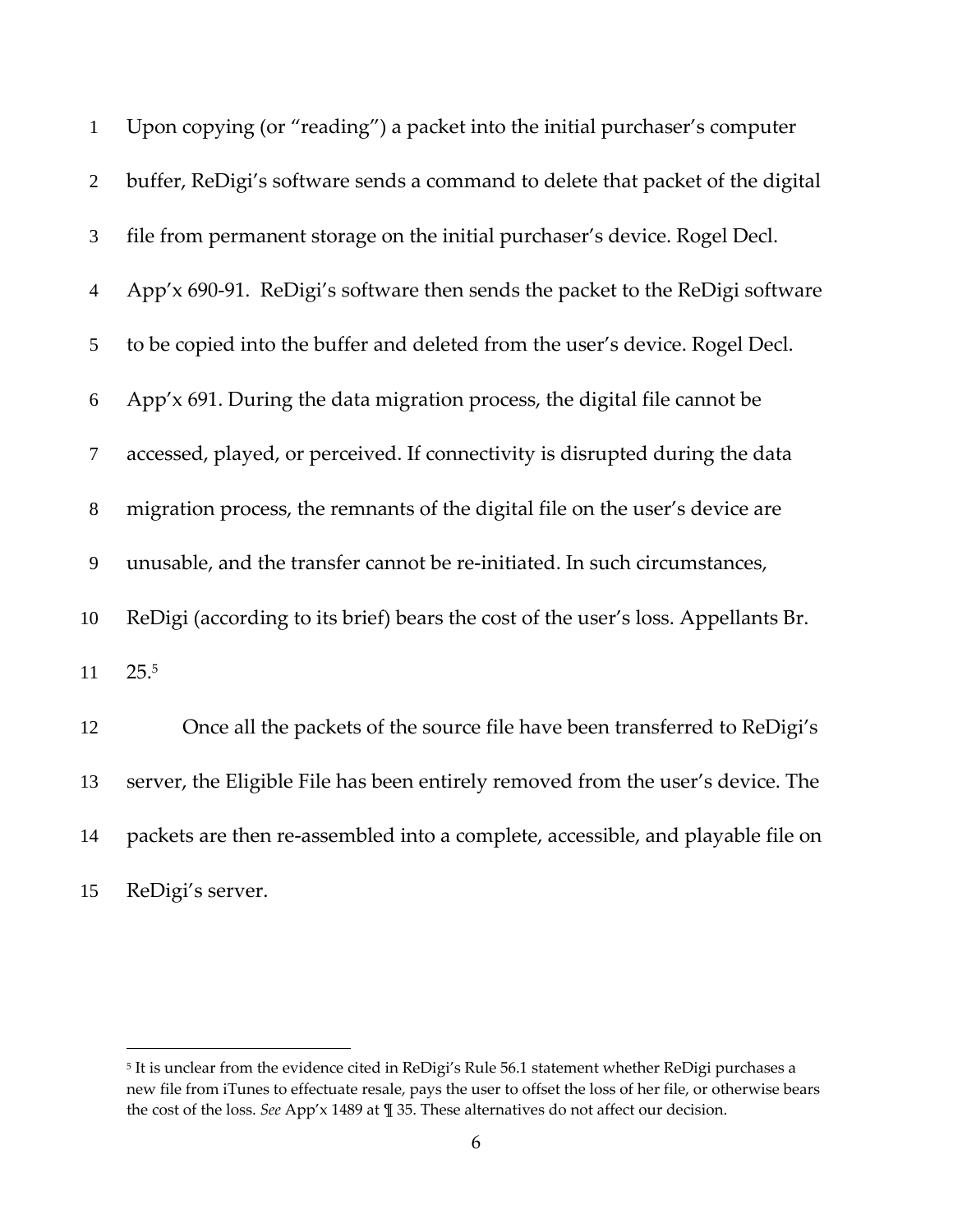| $\mathbf{1}$     | ReDigi describes its primary technological innovation using the                      |
|------------------|--------------------------------------------------------------------------------------|
| $\overline{2}$   | metaphor of a train (the digital file) leaving from one station (the original        |
| 3                | purchaser's device) and arriving at its destination (in the first instance,          |
| $\overline{4}$   | ReDigi's server). Under either the typical method or ReDigi's method, packets        |
| 5                | are sent sequentially, such that, conceptually, "each packet is a car" moving        |
| 6                | from the source to the destination device. App'x 657. Once all the packets           |
| $\boldsymbol{7}$ | arrive at the destination device, they are reassembled into a usable file. Id. At    |
| $8\,$            | that moment, in a typical transfer, the entire digital file in usable form exists    |
| $\boldsymbol{9}$ | on both devices. Id. ReDigi's system differs in that it effectuates a deletion of    |
| 10               | each packet from the user's device immediately after the "transitory copy" of        |
| 11               | that packet arrives in the computer's buffer (before the packet is forwarded to      |
| 12               | ReDigi's server). In other words, as each packet "leaves the station," ReDigi        |
| 13               | deletes it from the original purchaser's device such that it "no longer exists"      |
| 14               | on that device. Id. As a result, the entire file never exists in two places at once. |
| 15               | Id.                                                                                  |

After the file has reached ReDigi's server but before it has been resold, the user may continue to listen to it by streaming audio from the user's Cloud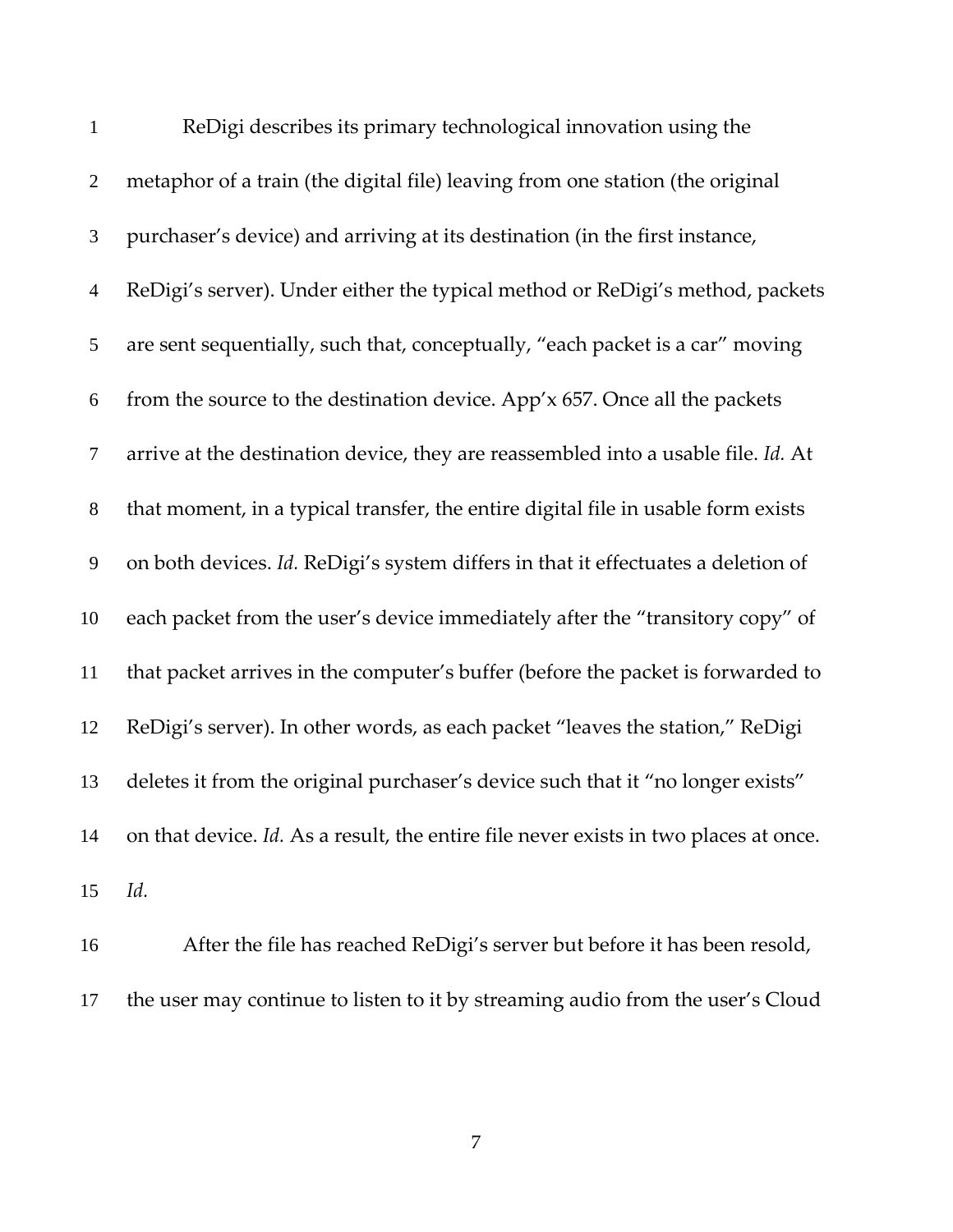| $\mathbf{1}$             | Locker on ReDigi's server. If the user later re-downloads the file from her        |
|--------------------------|------------------------------------------------------------------------------------|
| $\mathbf{2}$             | Cloud Locker to her computer, ReDigi will delete the file from its own server.     |
| 3                        | Resale: Once an Eligible File has "migrated" to ReDigi's server, it<br>3.          |
| $\overline{\mathcal{A}}$ | can be resold by the user utilizing ReDigi's market function. If it is resold,     |
| 5                        | ReDigi gives the new purchaser exclusive access to the file. ReDigi will (at the   |
| 6                        | new purchaser's option) either download the file to the new purchaser's            |
| $\tau$                   | computer or other device (simultaneously deleting the file from its own            |
| $8\,$                    | server) or will retain the file in the new purchaser's Cloud Locker on ReDigi's    |
| 9                        | server, from which the new purchaser can stream the music. ReDigi's terms of       |
| 10                       | service state that digital media purchases may be streamed or downloaded           |
| 11                       | only for personal use.                                                             |
| 12                       | Duplicates: ReDigi purports to guard against a user's retention of<br>4.           |
| 13                       | duplicates of her digital music files after she sells the files through ReDigi. To |
| 14                       | that end, Music Manager continuously monitors the user's computer hard             |
| 15                       | drive and connected devices to detect duplicates. When a user attempts to          |
| 16                       | upload an Eligible File to ReDigi's server, ReDigi "prompt[s]" her to delete       |
| 17                       | any pre-existing duplicates that Music Manager has detected. If ReDigi             |
| 18                       | detects that the user has not deleted the duplicates, ReDigi blocks the upload     |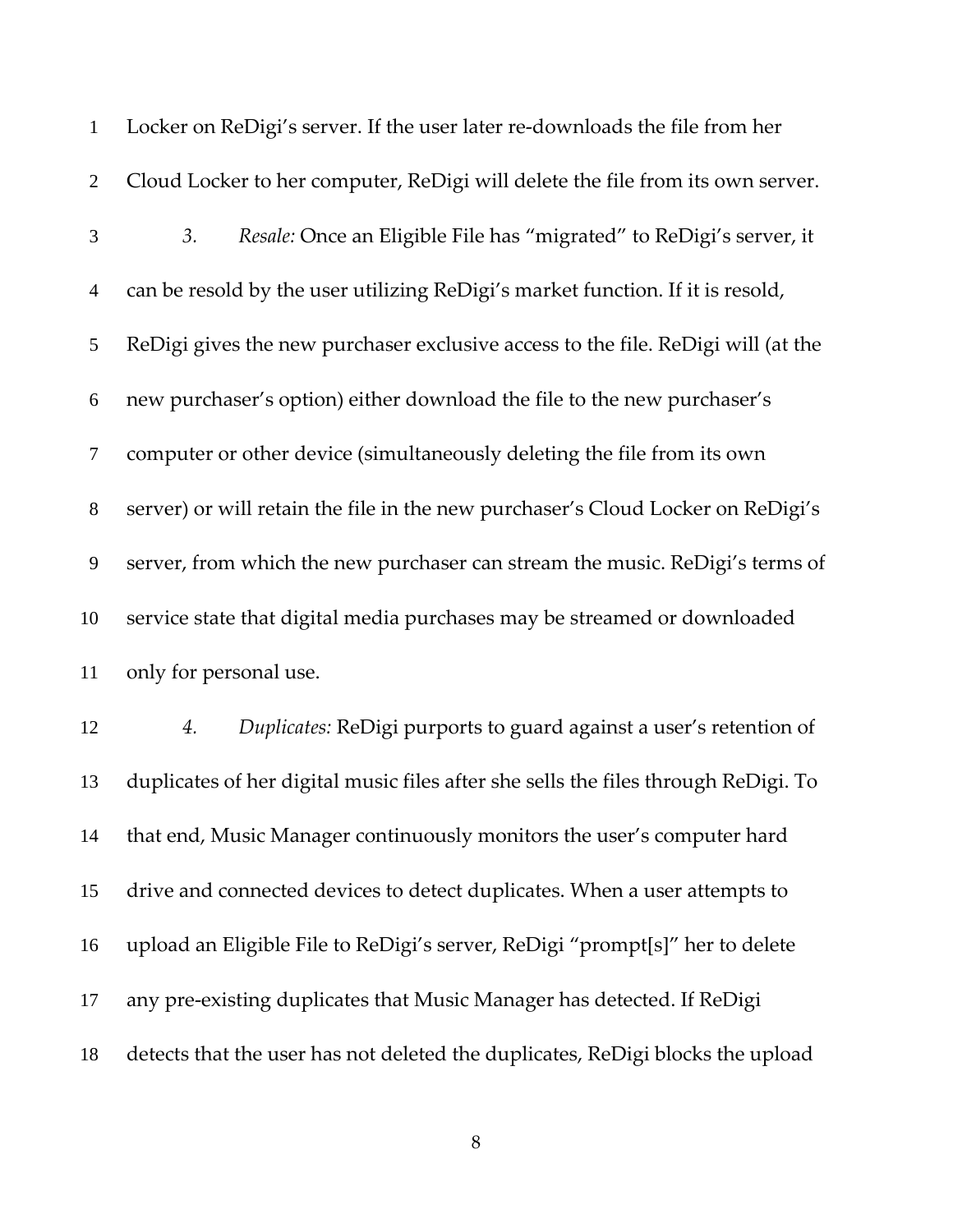| $\mathbf{1}$     | of the Eligible File. After an upload is complete, Music Manager continues to      |
|------------------|------------------------------------------------------------------------------------|
| $\overline{2}$   | search the user's connected devices for duplicates. If it detects a duplicate of a |
| 3                | previously uploaded Eligible File, ReDigi will prompt the user to authorize        |
| $\overline{4}$   | ReDigi to delete that duplicate from her personal device and, if authorization     |
| 5                | is not granted, it will suspend her account.                                       |
| 6                | Plaintiffs point out, and ReDigi does not dispute, that these precautions          |
| $\tau$           | do not <i>prevent</i> the retention of duplicates after resale through ReDigi.     |
| $8\,$            | Suspension of the original purchaser's ReDigi account does not negate the          |
| $\boldsymbol{9}$ | fact that the original purchaser has both sold and retained the digital music      |
| 10               | file after she sold it. So long as the user retains previously-made duplicates on  |
| 11               | devices not linked to the computer that hosts Music Manager, Music Manager         |
| 12               | will not detect them. This means that a user could, prior to resale through        |
| 13               | ReDigi, store a duplicate on a compact disc, thumb drive, or third-party cloud     |
| 14               | service unconnected to the computer that hosts Music Manager and access            |
| 15               | that duplicate post-resale. <sup>6</sup> While ReDigi's suspension of the original |

 Defendants do not dispute that, under Apple iCloud's present arrangements, a user could sell her digital music files on ReDigi, delete Music Manager, and then redownload the same files to her computer for free from the Apple iCloud. Apple's iCloud service allows one who has purchased a file from iTunes to re-download it without making a new purchase. App'x 1292 at  $\P$  62.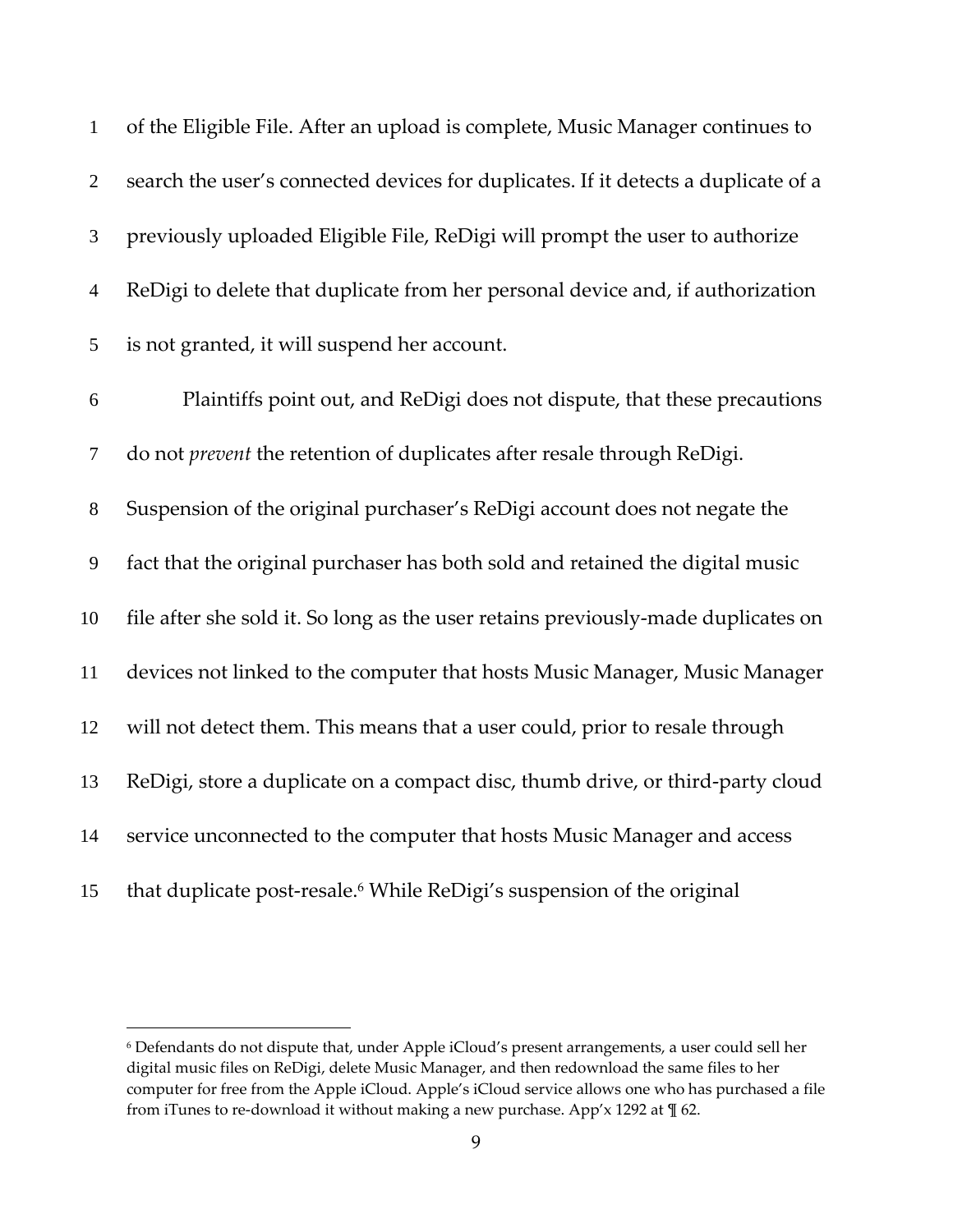purchaser's ReDigi account may be a disincentive to the retention of sold files, it does not prevent the user from retaining sold files. II. Proceedings Below On January 6, 2012, Plaintiffs brought this action, originally solely against ReDigi, Inc., alleging *inter alia*, that in the operation of ReDigi's system version 1.0, it infringed Plaintiffs' copyrights by unauthorized reproduction 8 and distribution of Plaintiffs' copyrighted works. The parties cross-moved for summary judgment. On March 30, 2013, the district court granted partial summary judgment in Plaintiffs' favor finding infringement. Plaintiffs subsequently filed a first amended complaint, adding Ossenmacher and Rudolph as individual defendants. On November 2, 2015, the parties proposed a joint stipulation in which Ossenmacher and Rudolph waived their right to contest liability independent of ReDigi, Inc. On June 6, 2016, the district court entered a stipulated final judgment awarding damages to Plaintiffs in the amount of three million five hundred thousand dollars (\$3,500,000) and permanently enjoining Defendants from operating the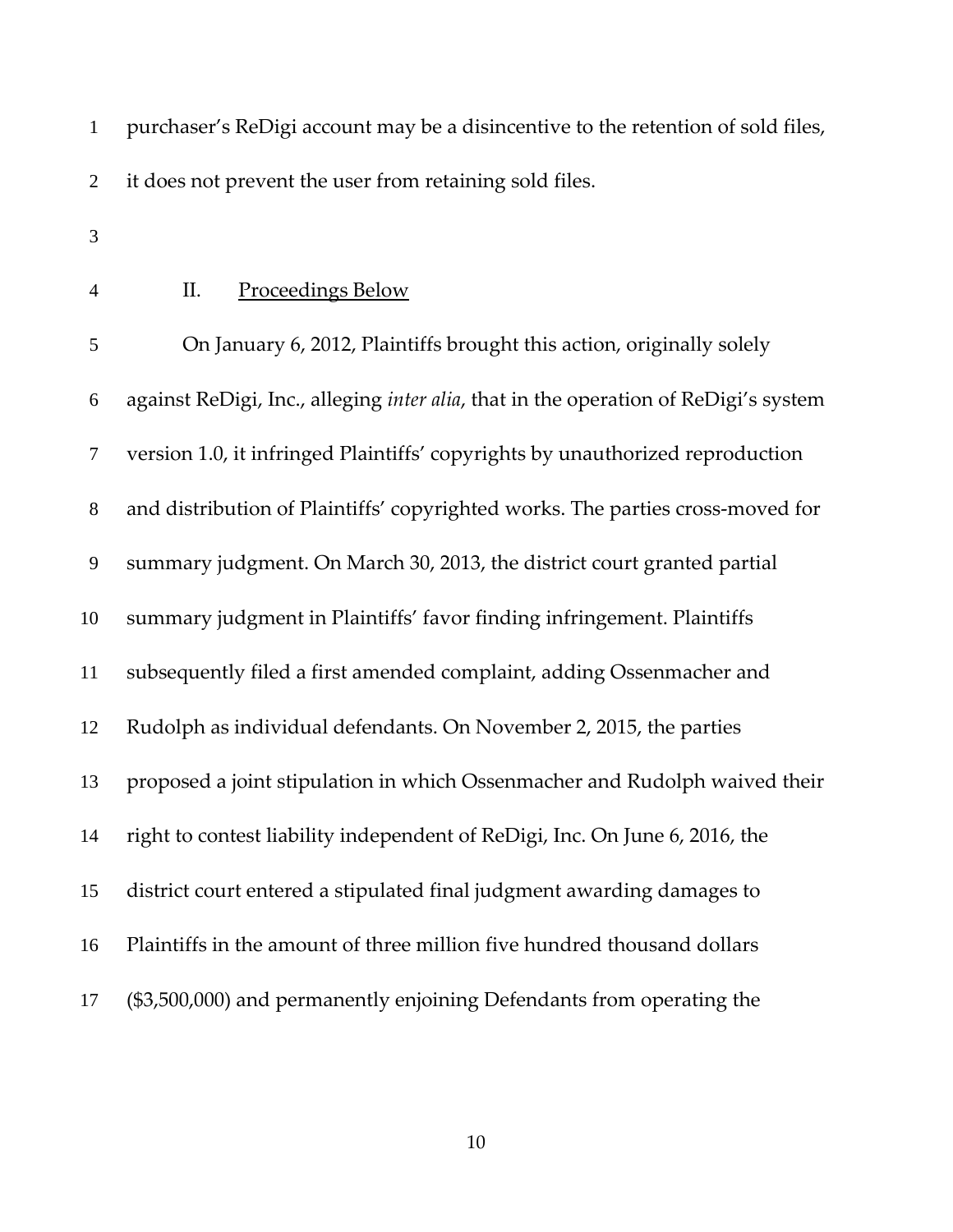| $\mathbf{1}$   | ReDigi system. <sup>7</sup> In the stipulation, Defendants reserved the right to appeal |
|----------------|-----------------------------------------------------------------------------------------|
| 2              | solely from the district court's finding of liability for reproduction and              |
| 3              | distribution as set forth in the summary judgment order. Defendants timely              |
| 4              | filed notice of this appeal on July 1, 2016. On August 11, 2016, the appeal was         |
| 5              | stayed as a result of the Defendants' bankruptcy proceedings in the United              |
| 6              | States Bankruptcy Court for the Southern District of Florida. The stay was              |
| $\overline{7}$ | lifted on December 12, 2016.                                                            |
| 8              |                                                                                         |
| 9              | <b>DISCUSSION</b>                                                                       |
| 10             | The First Sale Doctrine<br>I.                                                           |
| 11             | The primary issue on appeal is whether ReDigi's system version 1.0                      |
| 12             | lawfully enables resales of its users' digital files. Sections 106(1) and (3) of the    |
| 13             | Copyright Act respectively grant the owner of a copyright the exclusive right           |

 Notwithstanding that the operative complaint addressed only ReDigi's system version 1.0 (making no mention of version 2.0, which ReDigi launched on June 11, 2012), and the record before the district court did not address version 2.0, the stipulated judgment is binding as to version 2.0 against defendants and persons in specified relationships with ReDigi, as explained *supra* in footnote 2. Because neither we, nor the district court, have decided whether version 2.0 would infringe, this opinion does not decide on the lawfulness of the use—by persons who are independent of the Defendants—of systems functioning like version 2.0, at least to the extent that their systems differ from the aspects of version 1.0 that are adjudicated in this opinion.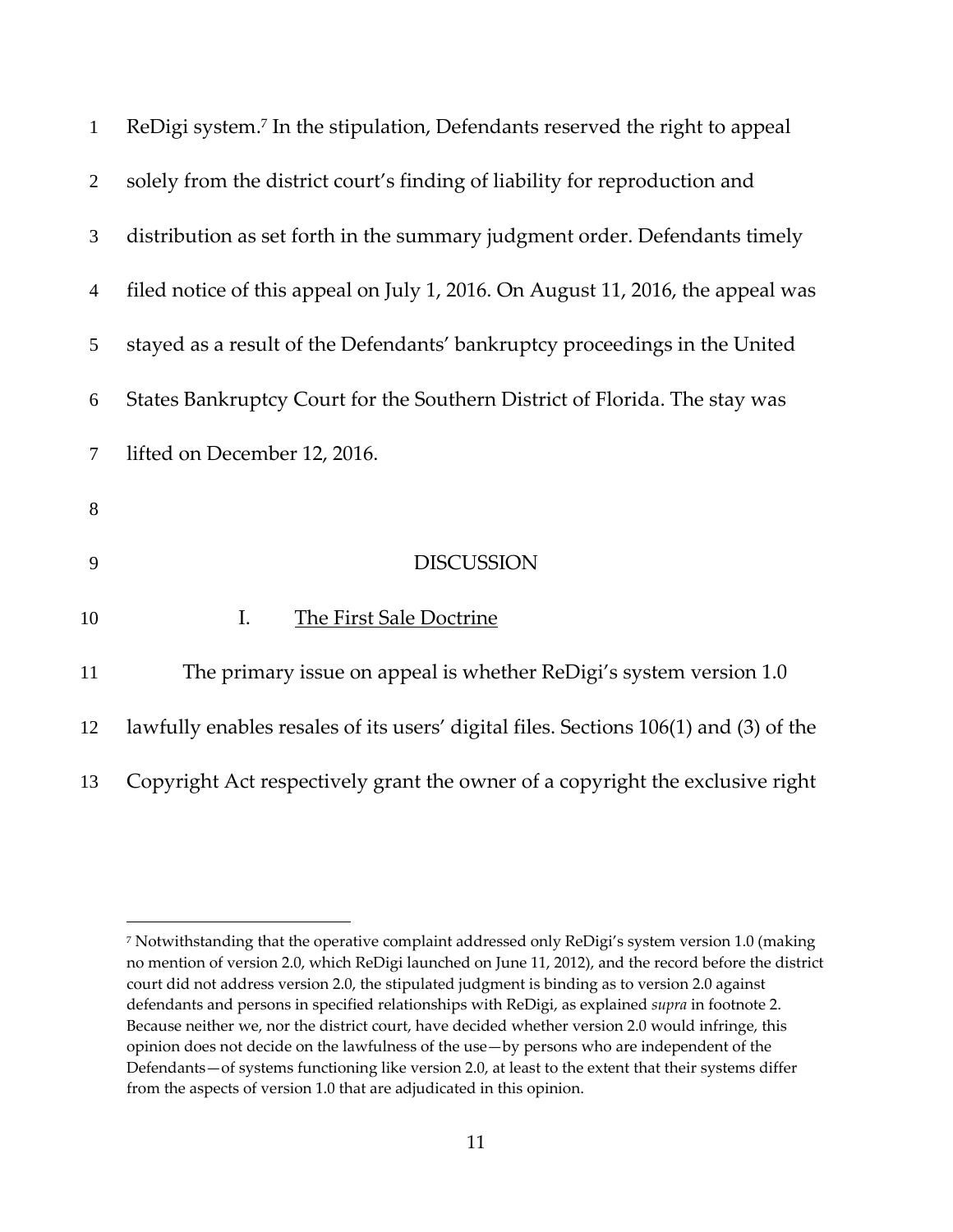| $\mathbf{1}$   | to control the reproduction and the distribution of the copyrighted work. <sup>8</sup> 17 |
|----------------|-------------------------------------------------------------------------------------------|
| $\overline{2}$ | U.S.C. $\S$ 106(1) & (3). Under the first sale doctrine, codified in $\S$ 109(a), the     |
| $\mathfrak{Z}$ | rights holder's control over the distribution of any particular copy or                   |
| $\overline{4}$ | phonorecord that was lawfully made effectively terminates when that copy or               |
| 5              | phonorecord is distributed to its first recipient. Section 109(a) provides:               |
| 6              | "Notwithstanding the provisions of section 106(3), the owner of                           |
| $\tau$         | a particular copy or phonorecord lawfully made under this title,                          |
| 8              | or any person authorized by such owner, is entitled, without the                          |
| 9              | authority of the copyright owner, to sell or otherwise dispose of                         |
| 10             | the possession of that copy or phonorecord."                                              |
| 11             |                                                                                           |
| 12             | 17 U.S.C. § 109(a).                                                                       |
| 13             | Under this provision, it is well established that the lawful purchaser of                 |
| 14             | a copy of a book is free to resell, lend, give, or otherwise transfer that copy           |
| 15             | without violating the copyright holder's exclusive right of distribution. The             |
| 16             | copy so resold or re-transferred may be re-transferred again and again                    |
| 17             | without violating the exclusive distribution right. See Kirtsaeng v. John Wiley &         |
| 18             | Sons, Inc., 568 U.S. 519, 530 (2013); Quality King Distribs. v. L'Anza Research           |
| 19             | Int'l, Inc., 523 U.S. 135, 152 (1998); Bobbs-Merrill Co. v. Straus, 210 U.S. 339, 351     |

<sup>&</sup>lt;sup>8</sup> "Subject to sections 107 through 122, the owner of copyright under this title has the exclusive rights to do and to authorize any of the following: (1) to reproduce the copyrighted work in copies or phonorecords . . . [and] (3) to distribute copies or phonorecords of the copyrighted work to the public by sale or other transfer of ownership, or by rental, lease, or lending . . . ." 17 U.S.C. § 106(1), (3).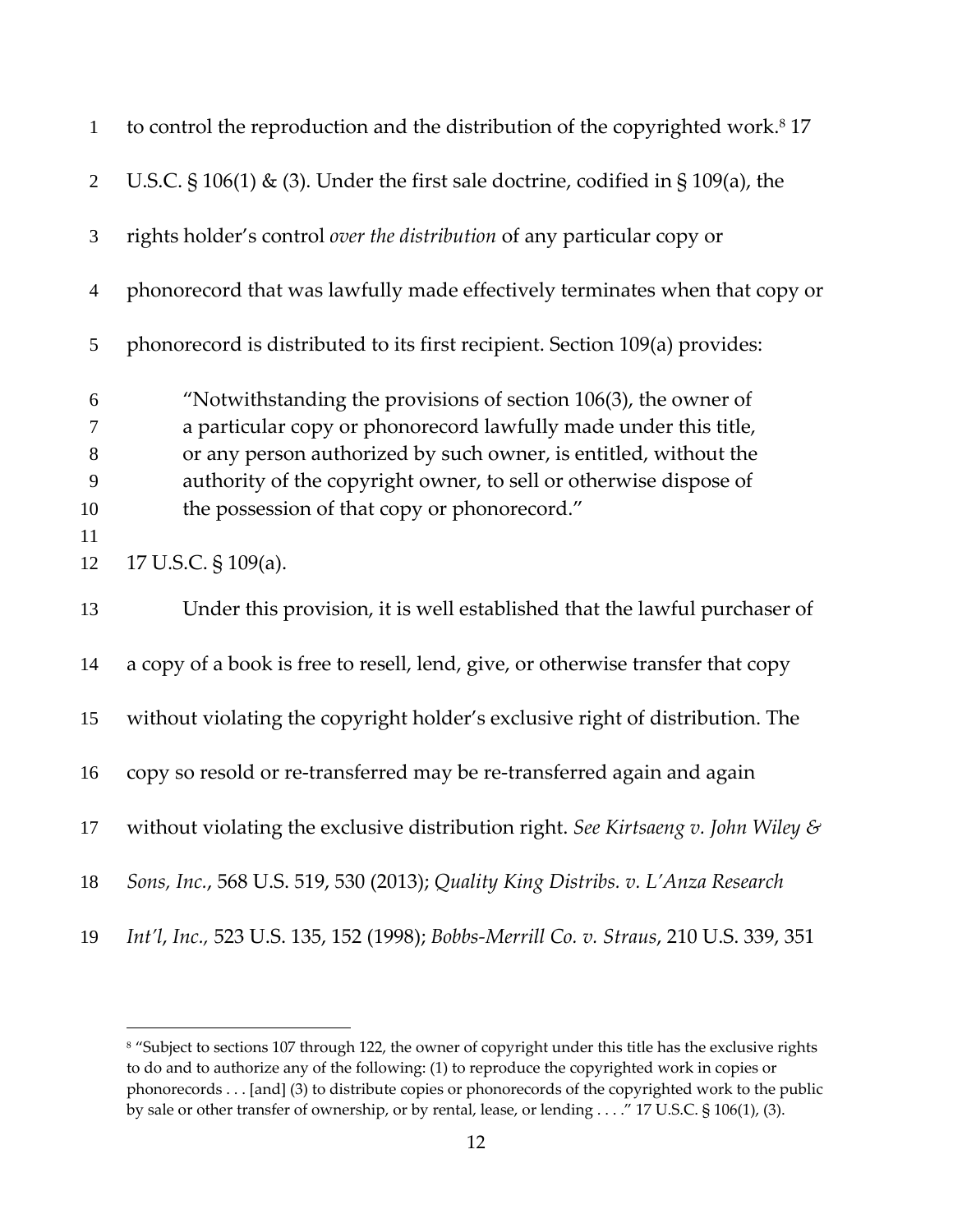| $\mathbf{1}$     | (1908); see also 4 Patry on Copyright § 13:15 ("Placing a lawful copy of a work     |
|------------------|-------------------------------------------------------------------------------------|
| $\overline{2}$   | in commerce exhausts the distribution and display rights with respect to that       |
| $\mathfrak{Z}$   | particular copy"). It is undisputed that one who owns a digital file from           |
| $\overline{4}$   | iTunes of music that is fixed in a material object qualifies as "the owner of a     |
| 5                | particular phonorecord lawfully made," 17 U.S.C. § 109(a), and is thus              |
| $\boldsymbol{6}$ | entitled under § 109(a) "to sell or otherwise dispose of the possession of          |
| $\tau$           | that  phonorecord," id. (emphasis added), without violating § 106(3). On            |
| $8\,$            | the other hand, § 109(a) says nothing about the rights holder's control under §     |
| $\mathbf{9}$     | 106(1) over reproduction of a copy or phonorecord.                                  |
| 10               | The district court found that resales through ReDigi were infringing for            |
| 11               | two reasons. The first reason was that, in the course of ReDigi's transfer, the     |
| 12               | phonorecord has been reproduced in a manner that violates the Plaintiffs'           |
| 13               | exclusive control of <i>reproduction</i> under $\S$ 106(1); the second was that the |
| 14               | digital files sold through ReDigi, being unlawful reproductions, are not            |
| 15               | subject to the resale right established by § 109(a), which applies solely to a      |
| 16               | "particular phonorecord lawfully made." 17 U.S.C. § 109(a). We agree                |
| 17               | with the first reason underlying the district court's finding of infringement.      |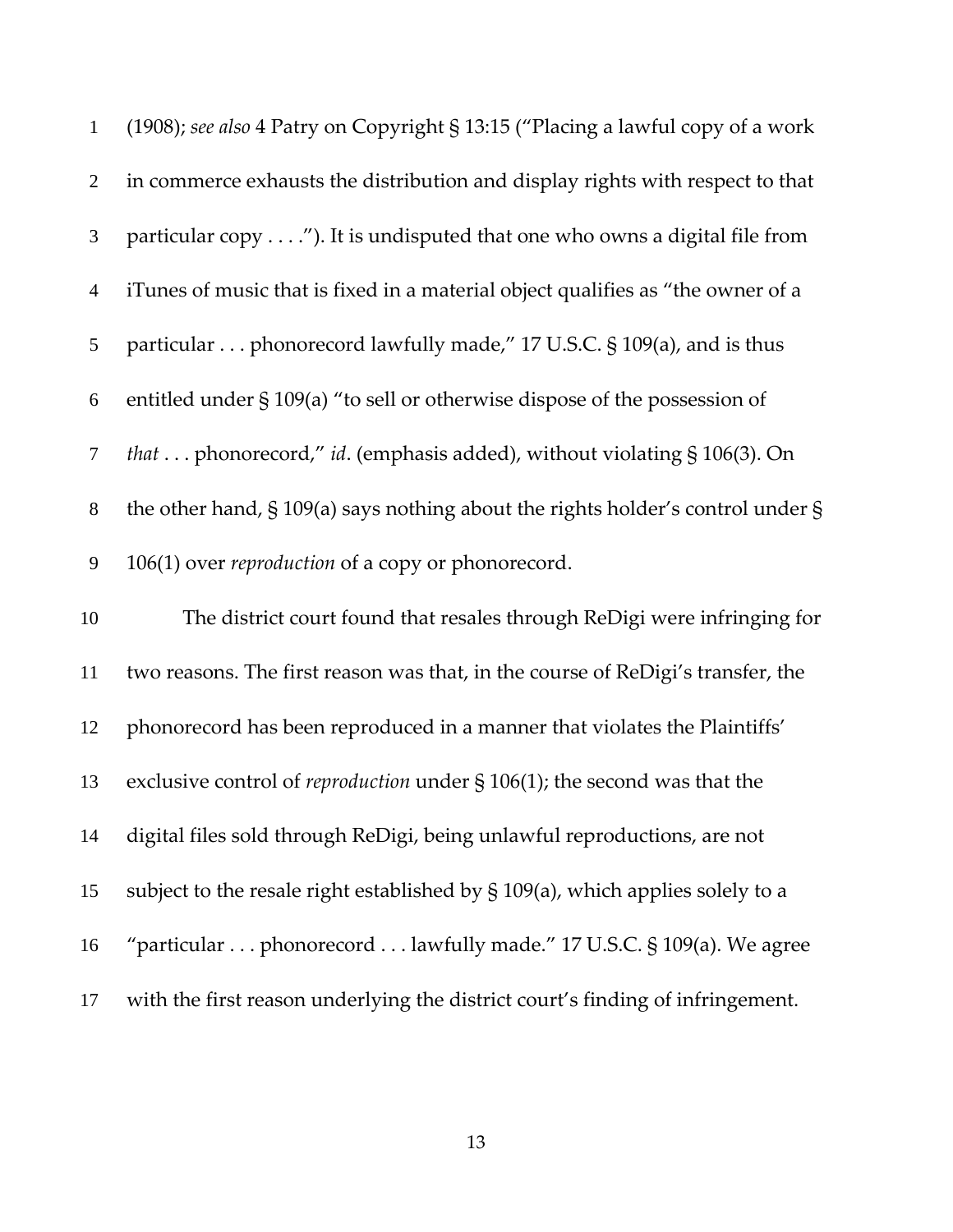| $\mathbf{1}$   | As that is a sufficient reason for affirmance of the judgment, we make no            |
|----------------|--------------------------------------------------------------------------------------|
| $\overline{2}$ | ruling on the district court's second reason.                                        |
| $\mathfrak{Z}$ | ReDigi argues on appeal that its system effectuates transfer of the                  |
| $\overline{4}$ | particular digital file that the user lawfully purchased from iTunes, that it        |
| 5              | should not be deemed to have reproduced that file, and that it should                |
| 6              | therefore come within the protection of $17$ U.S.C. $\S$ $109(a)$ . ReDigi makes two |
| $\tau$         | primary contentions in support of these arguments.                                   |
| $8\,$          | First, ReDigi asserts - as it must for its first sale argument to succeed -          |
| 9              | that the digital files should be considered "material objects" and therefore,        |
| 10             | under 17 U.S.C. § 101's definition of "phonorecords" as "material objects,"          |
| 11             | should qualify as "phonorecords" eligible for the protection of § 109(a).            |
| 12             | Second, ReDigi argues that from a technical standpoint, its process                  |
| 13             | should not be seen as making a reproduction. ReDigi emphasizes that its              |
| 14             | system simultaneously "causes [packets] to be removed from the file                  |
| 15             | remaining in the consumer's computer" as those packets are copied into the           |
| 16             | computer buffer and then transferred to the ReDigi server, Appellants Br. 24,        |
| 17             | so that the complete file never exists in more than one place at the same time,      |
| 18             | and the "file on the user's machine continually shrinks in size while the file       |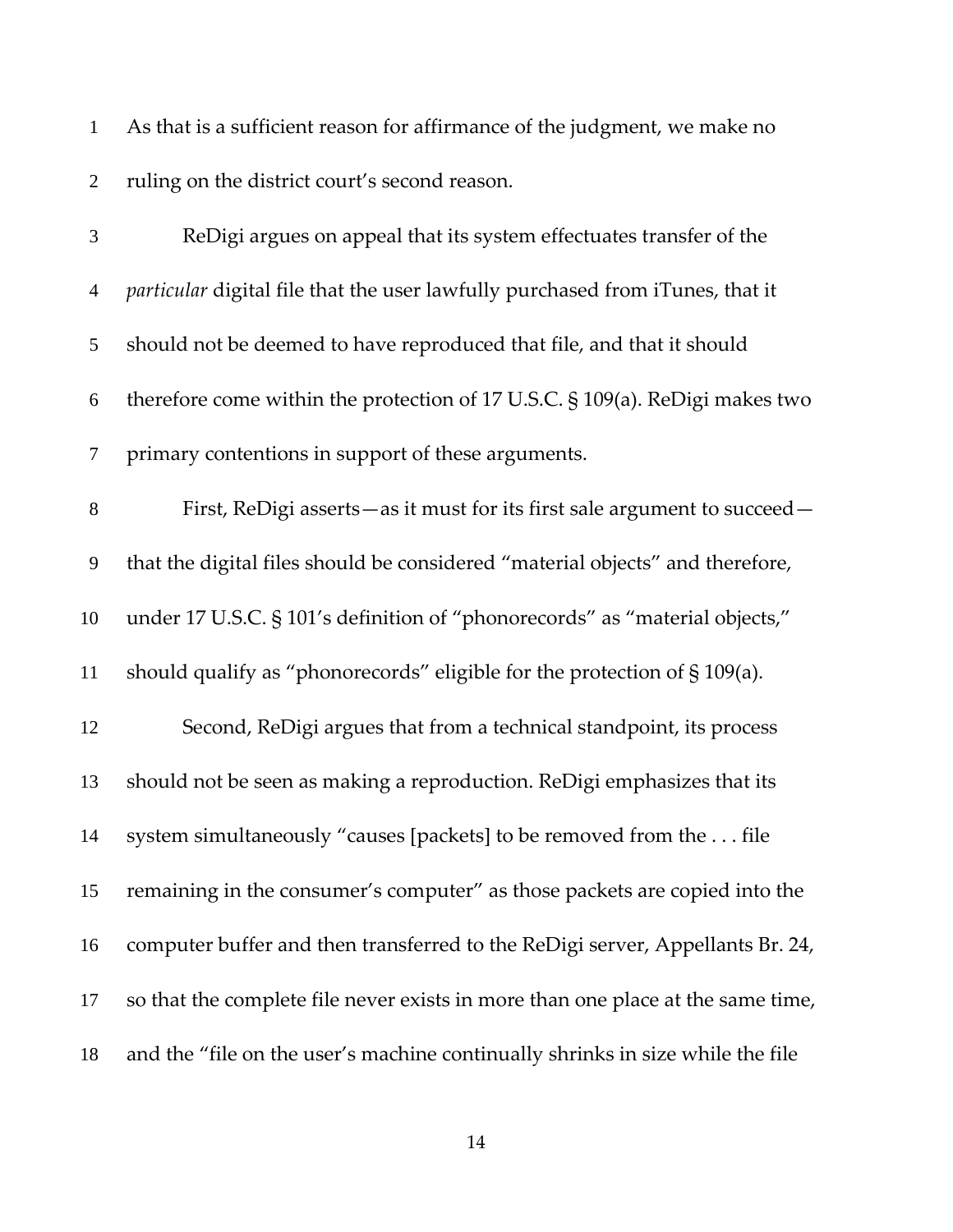| $\mathbf{1}$     | on the server grows in size." App'x 691.9 ReDigi points out that the "sum of    |
|------------------|---------------------------------------------------------------------------------|
| $\overline{2}$   | the size of the data" stored in the original purchaser's computer and in        |
| 3                | ReDigi's server never exceeds the "size of the original file," which, according |
| $\overline{4}$   | to ReDigi, "confirms that no reproductions are made during the transfer         |
| 5                | process." Appellants Br. 25.                                                    |
| $\boldsymbol{6}$ | As for ReDigi's first argument, that the digital file it transfers is a         |
| $\tau$           | phonorecord protected by § 109(a), we do not decide this issue because we       |
| $8\,$            | find that ReDigi effectuates an unlawful reproduction even if the digital file  |
| 9                | itself qualifies as a phonorecord. <sup>10</sup>                                |
| 10               | As for ReDigi's second argument, we reject it for the following reasons.        |
| 11               | The Copyright Act defines phonorecords as "material objects in which sounds     |
| 12               | are fixed by any method now known or later developed, and from which            |
| 13               | the sounds can be perceived, reproduced, or otherwise communicated, either      |
| 14               | directly or with the aid of a machine or device." 17 U.S.C. § 101. Accordingly, |
| 15               | when the purchaser of a digital music file from iTunes possesses that file,     |

 From October 13, 2011 until March 2012, ReDigi's system sometimes made temporary archival copies that were deleted as soon as the migration process was complete. Those backup files have not been put at issue in this appeal.

<sup>&</sup>lt;sup>10</sup> A conclusion that a digital file cannot be a phonorecord would have decisive implications for a system functioning like ReDigi's version 2.0, as well as its version 1.0. Because our understanding of the technology is limited, as is our ability to appreciate the economic implications, we find it preferable to rule more narrowly.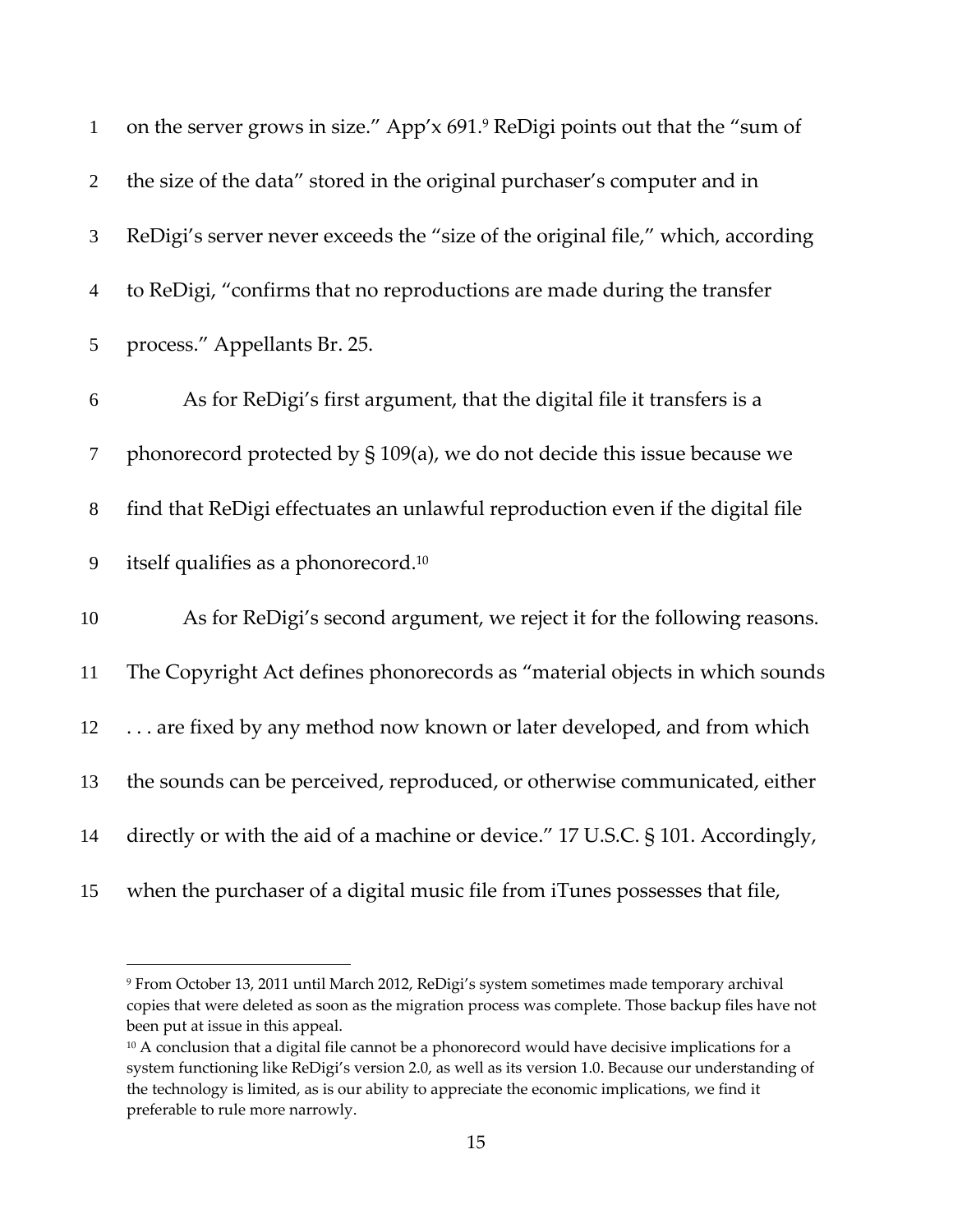| $\mathbf{1}$   | embodied "for a period of more than transitory duration" in a computer or                    |
|----------------|----------------------------------------------------------------------------------------------|
| $\mathbf{2}$   | other physical storage device, Cartoon Network LP v. CSC Holdings, Inc., 536                 |
| 3              | F.3d 121, 127 (2d Cir. 2008) (quoting 17 U.S.C. § 101), that device – or at least            |
| $\overline{4}$ | the portion of it in which the digital music file is fixed $(e.g.,$ the location on the      |
| 5              | hard drive) - becomes a phonorecord. See London-Sire Records, Inc. v. Doe, 542               |
| 6              | F. Supp. 2d 153, 171 (D. Mass. 2008) (holding that the segment of a hard disc                |
| $\tau$         | on which an electronic music file is encoded is a "phonorecord" under the                    |
| $8\,$          | Copyright Act). In the course of transferring a digital music file from an                   |
| 9              | original purchaser's computer, through ReDigi, to a new purchaser, the                       |
| 10             | digital file is first received and stored on ReDigi's server and then, at the new            |
| 11             | purchaser's option, may also be subsequently received and stored on the new                  |
| 12             | purchaser's device. <sup>11</sup> At each of these steps, the digital file is fixed in a new |
| 13             | material object "for a period of more than transitory duration." Cartoon                     |
| 14             | Network, 536 F.3d at 127. The fixing of the digital file in ReDigi's server, as              |
| 15             | well as in the new purchaser's device, creates a new phonorecord, which is a                 |
| 16             | reproduction. ReDigi version 1.0's process for enabling the resale of digital                |
| 17             | files thus inevitably involves the creation of new phonorecords by                           |

<sup>&</sup>lt;sup>11</sup> The new purchaser at his option may alternatively choose to leave the digital file in the new purchaser's storage locker on ReDigi's server and stream it for access.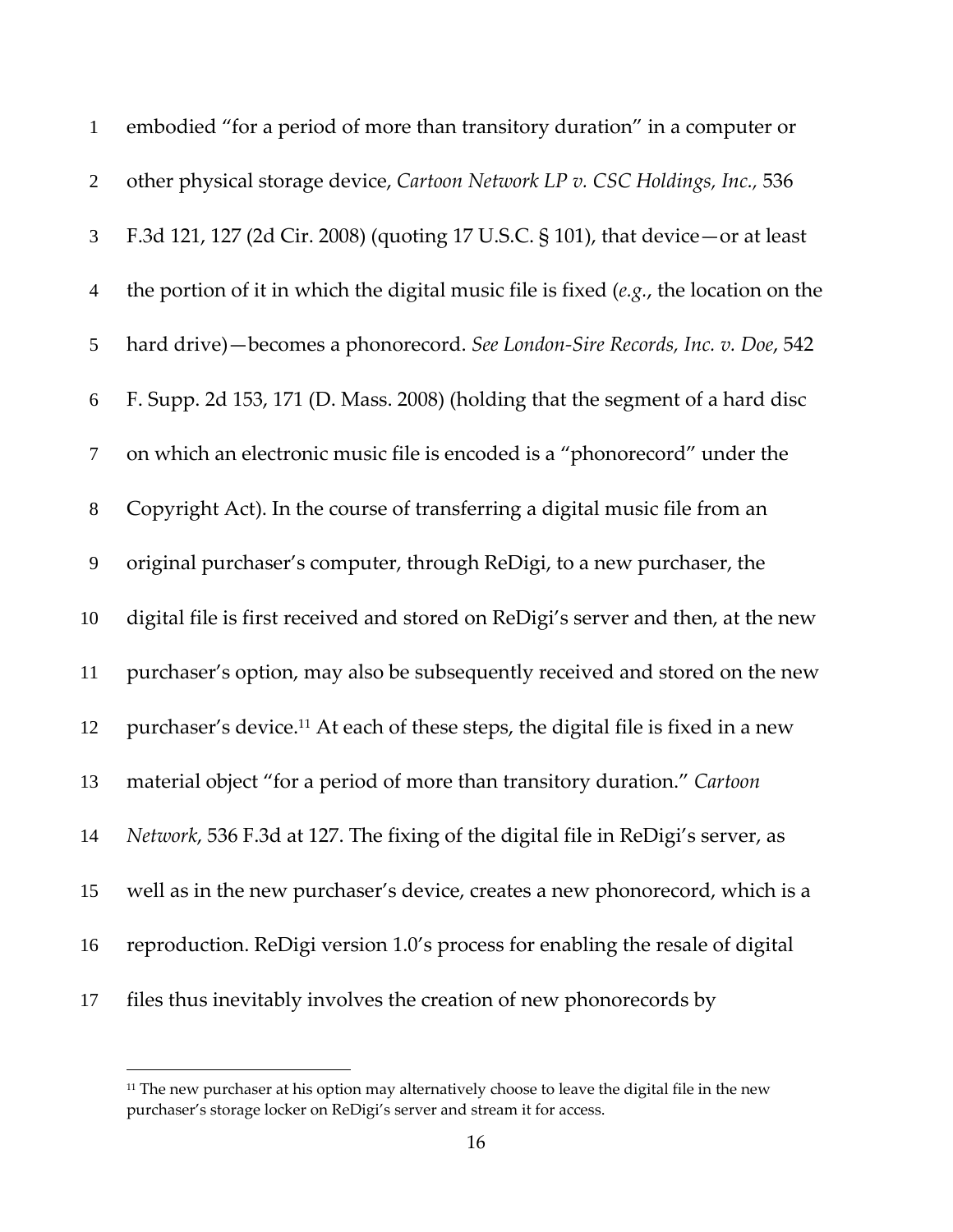reproduction, even if the standalone digital file is deemed to be a phonorecord.

As for the argument that, as ReDigi copies a packet of data, it deletes the equivalent packet in the user's device so that the amount of data extant in the transfer process remains constant, this does not rebut or nullify the fact that the eventual receipt and storage of that file in ReDigi's server, as well as in the new purchaser's device (at his option), does involve the making of new phonorecords. Unless the creation of those new phonorecords is justified by the doctrine of fair use, which we discuss and reject in a later portion of this opinion, the creation of such new phonorecords involves unauthorized reproduction, which is not protected, or even addressed, by § 109(a). ReDigi makes several additional arguments designed to characterize its process as involving the transfer of its users' lawfully made phonorecords, rather than the creation of new phonorecords. None of these arguments negates the crucial fact that each transfer of a digital music file to ReDigi's server and each new purchaser's download of a digital music file to his device creates new phonorecords. ReDigi argues, for example, that during a transfer through ReDigi's data migration technology, each packet of data from the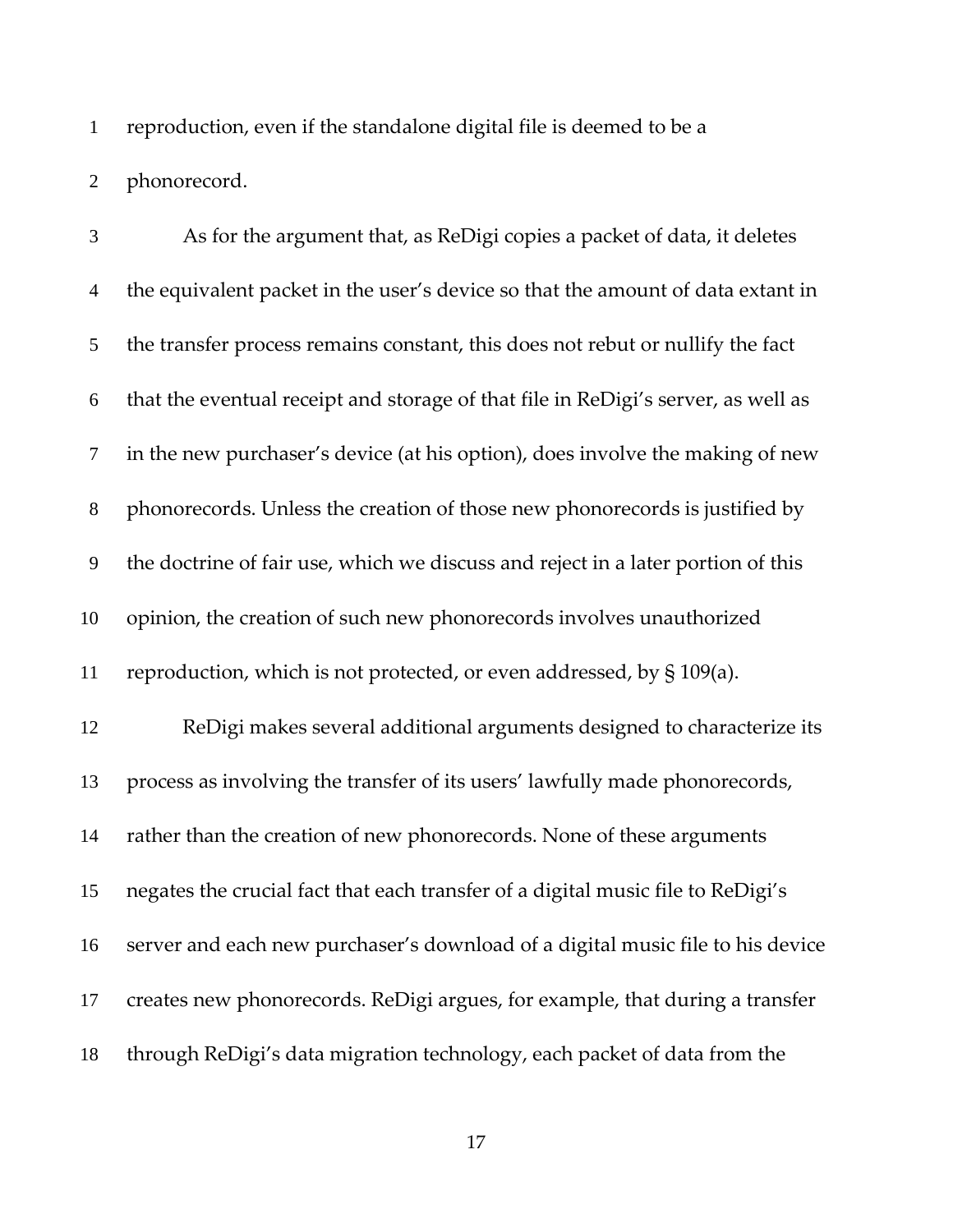| $\mathbf{1}$   | original source file resides in a buffer "for less than a second" before being      |
|----------------|-------------------------------------------------------------------------------------|
| $\overline{2}$ | overwritten, Appellants Br. 27, and thus fails to satisfy the requirement that a    |
| 3              | sound recording must be embodied "for a period of more than transitory              |
| $\overline{4}$ | duration" to qualify as a phonorecord, 17 U.S.C. § 101; Cartoon Network, 536        |
| 5              | F.3d at 127. Even if, during transfer, ReDigi's system retains each digital file in |
| 6              | a computer buffer for a period of no more than transitory duration, those files     |
| $\tau$         | subsequently become embodied in ReDigi's server and in the new purchaser's          |
| $8\,$          | device, where they remain for periods "of more than transitory duration."           |
| 9              | Cartoon Network, 536 F.3d at 127. ReDigi's server and the resale purchaser's        |
| 10             | device on which the digital music files are fixed constitute or contain new         |
| 11             | phonorecords under the statute.                                                     |
| 12             | ReDigi next argues that, in the course of transferring a user's file to             |
| 13             | ReDigi's own server, and to the resale purchaser's device, ReDigi sees to it        |
| 14             | that all of the original purchaser's preexisting duplicates are destroyed. As an    |
| 15             | initial matter, as noted above, ReDigi here overclaims. It does not ensure          |
| 16             | against retention of duplicate phonorecords created by the original owner.          |
| 17             | ReDigi's assertion that "there is never an instance when [an] Eligible File         |
| 18             | could exist in more than one place or be accessed by more than one user" is         |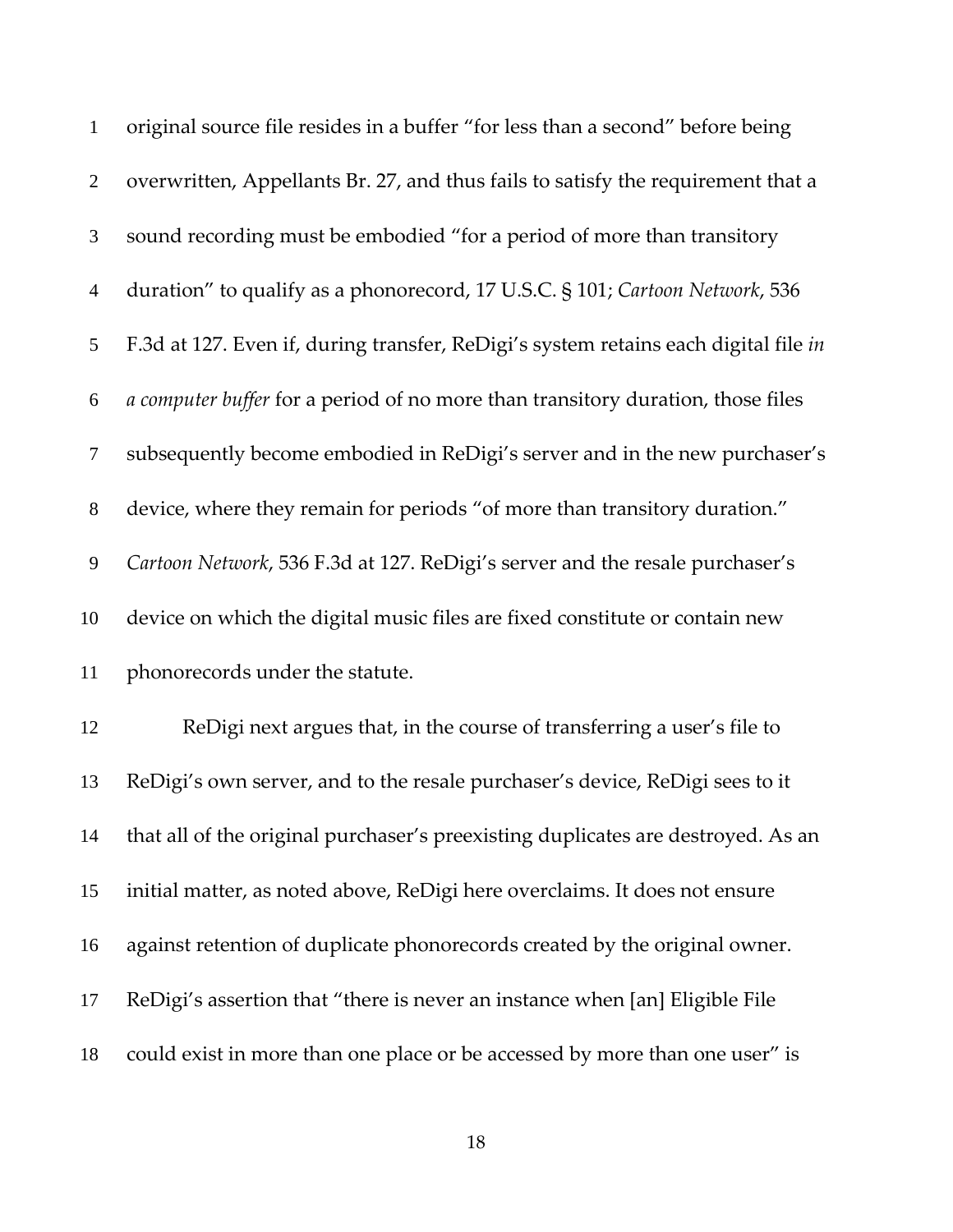| $\mathbf{1}$   | simply not supported by ReDigi's own evidence. Def. 56.1 Statement, App'x                     |
|----------------|-----------------------------------------------------------------------------------------------|
| $\overline{2}$ | 1490. In addition, even if ReDigi effectively compensated (by offsetting                      |
| 3              | deletions) for the making of unauthorized reproductions in violation of the                   |
| $\overline{4}$ | rights holder's exclusive reproduction right under § 106(1), nonetheless                      |
| 5              | ReDigi's process itself involves the making of unauthorized reproductions                     |
| 6              | that infringe the exclusive reproduction right unless justified under fair use. <sup>12</sup> |
| $\tau$         | We are not free to disregard the terms of the statute merely because the entity               |
| $\,8\,$        | performing an unauthorized reproduction makes efforts to nullify its                          |
| 9              | consequences by the counterbalancing destruction of the preexisting                           |
| 10             | phonorecords.                                                                                 |
| 11             | ReDigi further argues, citing ABKCO Music, Inc. v. Stellar Records, Inc.,                     |
| 12             | 96 F.3d 60 (2d Cir. 1996), that the computer hard drive into which the original               |
| 13             | purchaser's digital file is embedded cannot be her lawfully made                              |
| 14             | phonorecord. A computer hard drive, ReDigi argues, cannot qualify as a                        |

<sup>&</sup>lt;sup>12</sup> We recognize that the use of computers with digital files of protected matter will often result in the creation of innocuous copies which we would be loath to consider infringements because doing so would effectively bar society from using invaluable computer technology in relation to protected works. We believe this precedent will not have that undesirable effect for reasons discussed below in the section on fair use. What we consider here is that the making of unauthorized reproductions *in pursuit of an objective to distribute protected matter in competition with the rights holder*. The production of innocuous, unauthorized reproductions through the unavoidable function of a computer, when done for purposes that do not involve competing with the rights holder in its exclusive market, is outside the scope of this dispute.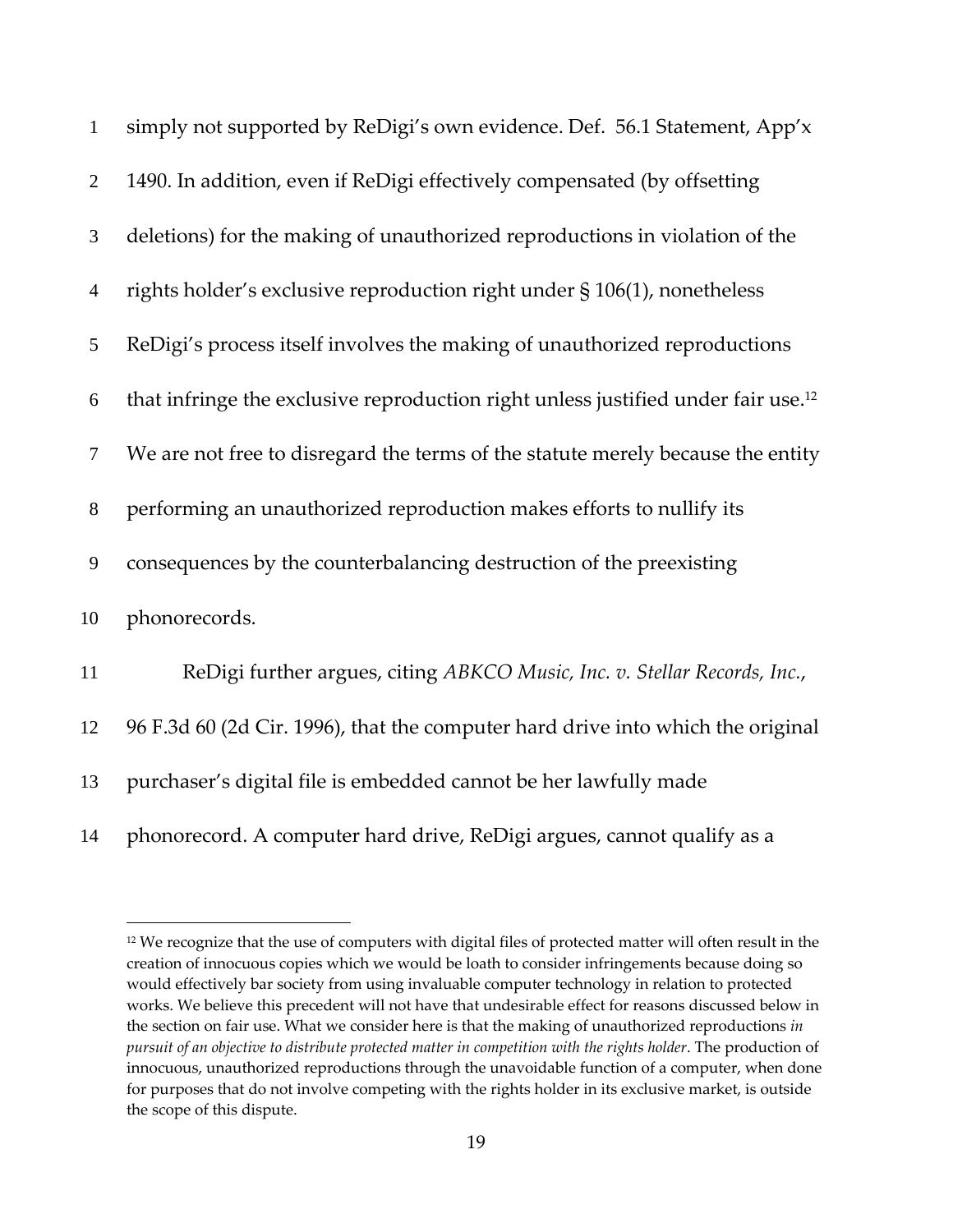| $\mathbf{1}$   | phonorecord under § 101 because it contains more than a sound recording.         |
|----------------|----------------------------------------------------------------------------------|
| $\overline{2}$ | This argument misinterprets ABKCO. We held in ABKCO that a license to            |
| 3              | publish a phonorecord did not authorize the publication of compact discs for     |
| $\overline{4}$ | use in karaoke that contained both sound recordings and visual depictions of     |
| 5              | song lyrics. 96 F.3d at 64. The ABKCO opinion undertook to construe the          |
| 6              | breadth of a compulsory license. The opinion does not support the conclusion     |
| $\tau$         | that a compact disc that stores visual depictions of words as well as recorded   |
| $8\,$          | music does not <i>contain</i> a phonorecord. To be sure, a license to distribute |
| 9              | phonorecords of a particular song would not by its terms authorize the           |
| 10             | distribution of whatever other copyrighted content is contained in a computer    |
| 11             | hard drive that also contains the recording of the song. But it does not follow  |
| 12             | that a device or other "material object[] in which sounds are fixed and          |
| 13             | from which the sounds can be perceived, reproduced, or otherwise                 |
| 14             | communicated," 17 U.S.C. § 101, is not a phonorecord, merely because it          |
| 15             | contains other matter as well. We reject ReDigi's argument. <sup>13</sup>        |

 ReDigi also draws our attention to the Ninth Circuit's decision in *Recording Industry Association of America v. Diamond Multimedia Systems, Inc.*, 180 F.3d 1072 (9th Cir. 1999). In *Diamond*, the Ninth Circuit held that "a hard drive is excluded from the definition of digital music recordings" under the Audio Home Recording Act ("AHRA") because § 1001(5)(B) expressly provides that a "digital music recording" does *not* include material objects "in which one or more computer programs are fixed," and "a hard drive is a material object in which one or more [computer] programs are fixed." *Id*. at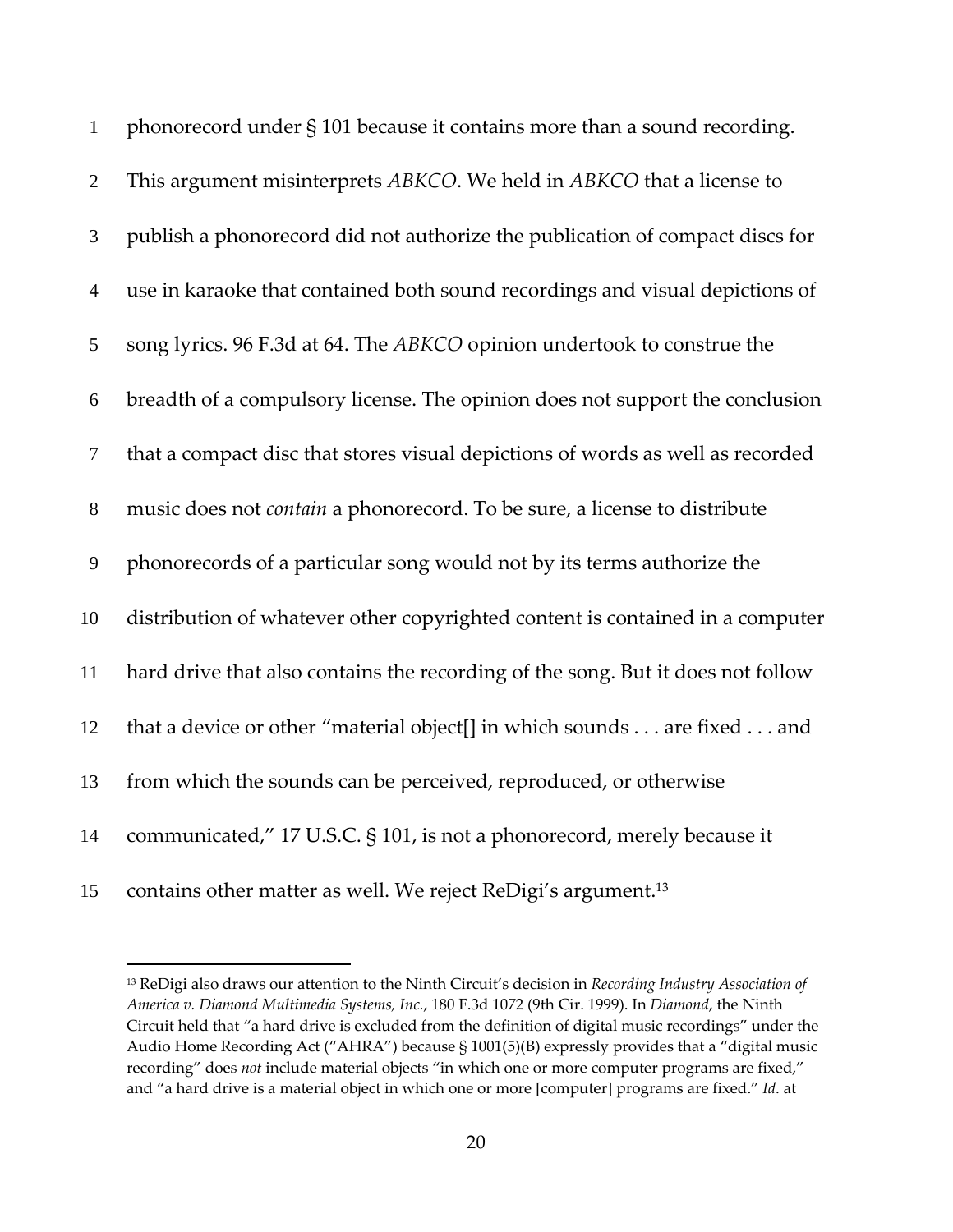| $\mathbf{1}$   | Finally, ReDigi argues that the district court's conclusion makes no            |
|----------------|---------------------------------------------------------------------------------|
| $\overline{2}$ | sense because it would "require a customer to sell her [valuable] computer in   |
| 3              | order to be able to sell a[n] iTunes music file" that was lawfully purchased    |
| $\overline{4}$ | for under \$1.00. Appellants Br. 28. Of course it would make no economic        |
| 5              | sense for a customer to sell her computer or even a \$5.00 thumb drive in order |
| 6              | to sell "a[n] iTunes music file" purchased for \$1.00. But ReDigi far           |
| $\tau$         | overstates its economic argument when it asserts that the "district court's     |
| $8\,$          | ruling eliminat[es] any meaningful competition from resellers" as "no           |
| $\overline{9}$ | secondary market can ever develop if consumers are required to give             |
| 10             | away their computer hard disks as part of any resale." Appellants Br. 35. A     |
| 11             | secondary market can readily be imagined for first purchasers who cost-         |
| 12             | effectively place 50 or 100 (or more) songs on an inexpensive device such as a  |
| 13             | thumb drive and sell it. See U.S. Copyright Office, Library of Cong., Digital   |
| 14             | Millennium Copyright Act § 104 Report 78 (2001) ("DMCA Report 2001")            |
| 15             | ("Physical copies of works in a digital format, such as CDs or DVDs, are        |
| 16             | subject to section 109 in the same way as physical copies of works in analog    |

<sup>1076.</sup> Even if we were to accept the Ninth Circuit's construction of the term "digital music recording" under the AHRA, that would not alter the meaning of the term "phonorecord" under § 101 of the Copyright Act. *See id*. at 1077 n.4.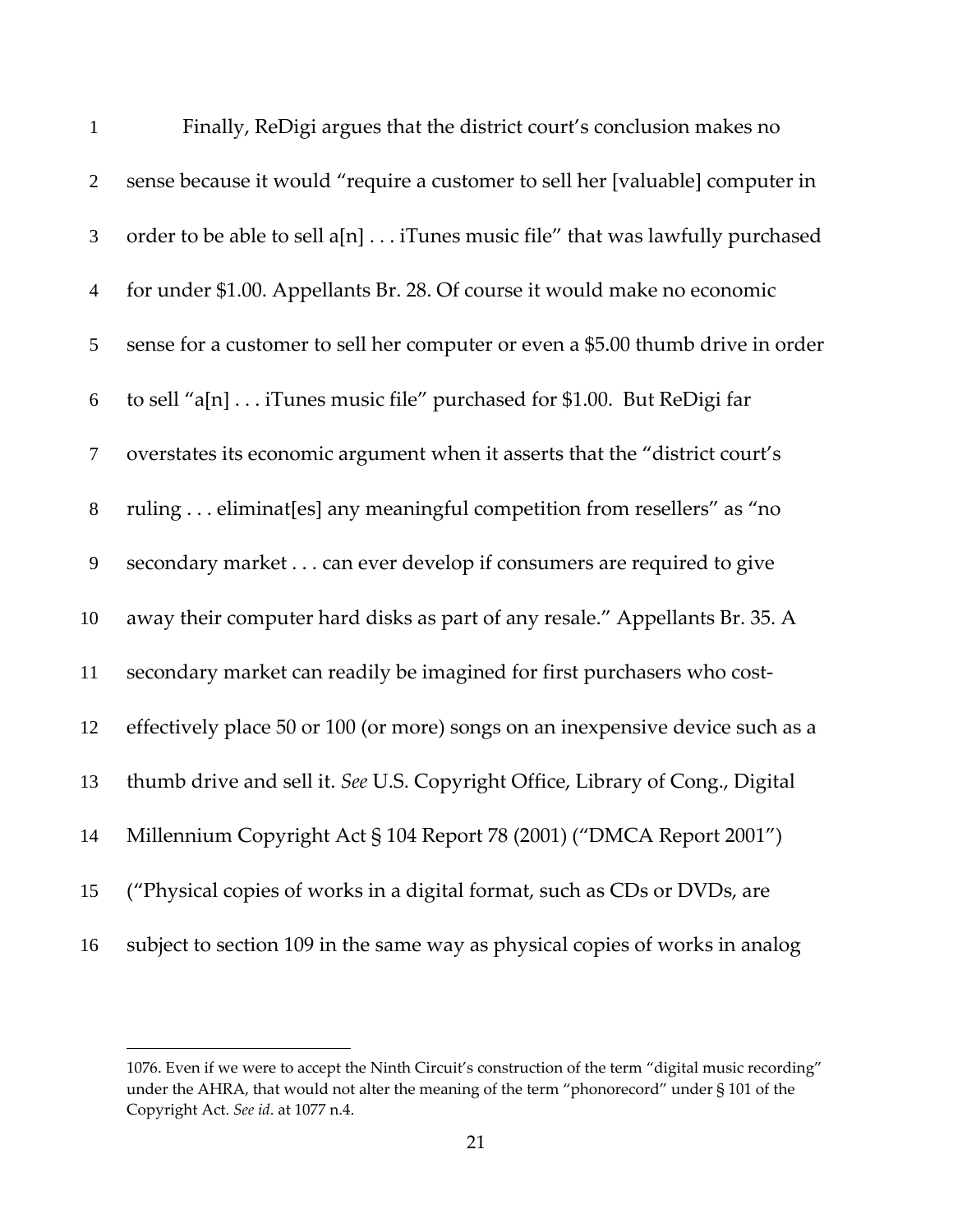form."); 4 Patry on Copyright § 13:23 (observing that § 109 permits the sale of an iPod that contains lawfully made digital music files). Furthermore, other technology may exist or be developed that could lawfully effectuate a digital first sale. We conclude that the operation of ReDigi version 1.0 in effectuating a resale results in the making of at least one unauthorized reproduction.

Unauthorized reproduction is not protected by § 109(a). It violates the rights

holder's exclusive reproduction rights under § 106(1) unless excused as fair

use. For reasons explained below, we conclude that the making of such

reproductions is not a fair use.

Our conclusion is supported by the fact that the Copyright Office also concluded that the resale of digital files is infringing. In 1998, Congress mandated that the Register of Copyrights evaluate "the relationship between existing and emergent technology and the operation of section[] 109 . . . ." Digital Millennium Copyright Act, Pub. L. No. 105‐304, 112 Stat. 2860, 2876 (1998). The Copyright Office conducted a multi‐year evaluation, including review of comments and testimony from the public, academia, libraries, copyright organizations and copyright owners. DMCA Report 2001 at vi. The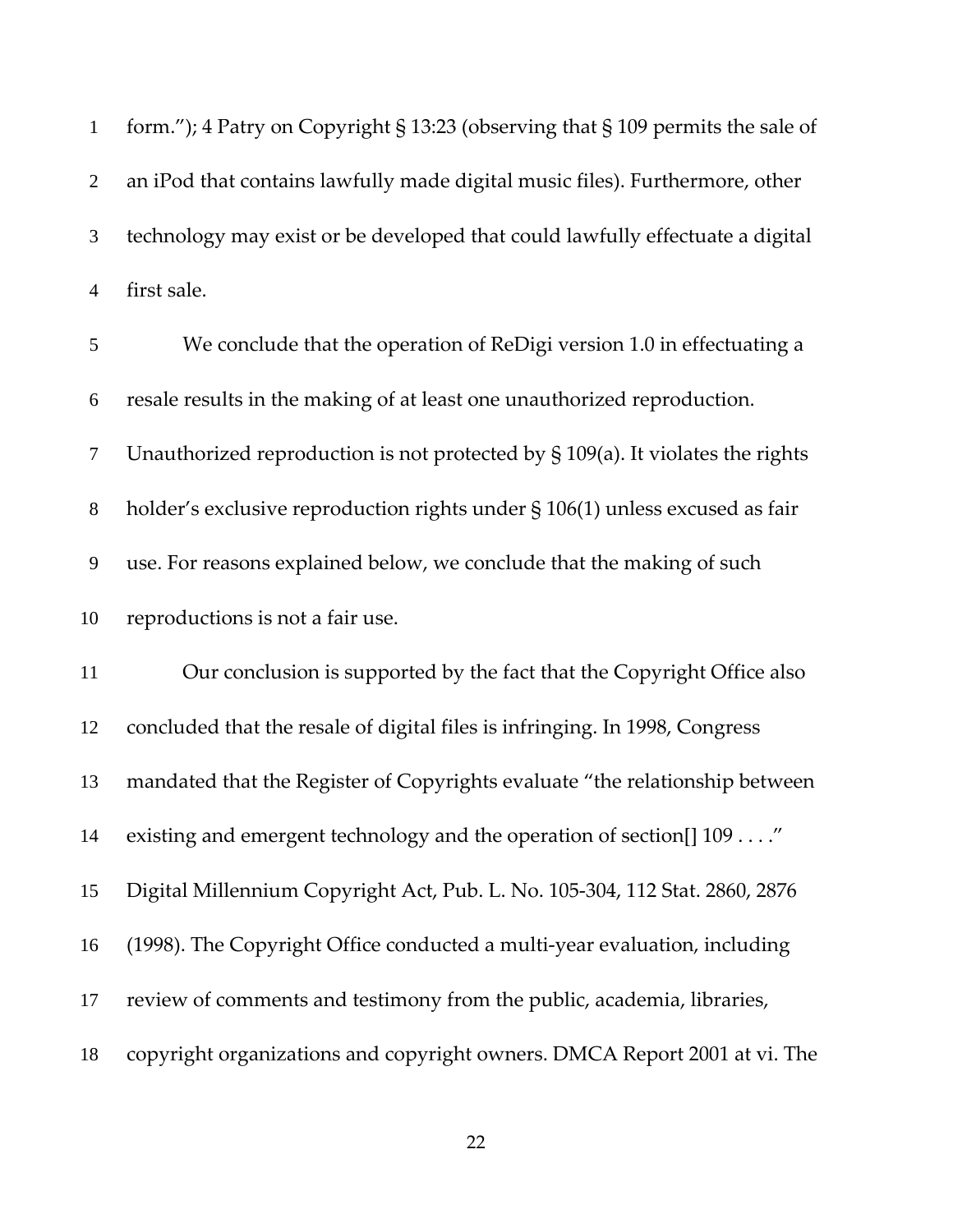| $\mathbf{1}$   | Register concluded that § 109 does not apply to otherwise unauthorized            |
|----------------|-----------------------------------------------------------------------------------|
| $\overline{2}$ | digital transmissions of a copyrighted work, reasoning that such                  |
| $\mathfrak{Z}$ | transmissions cause the recipient to obtain a new copy of the work. Id. at 79-    |
| $\overline{4}$ | 80. The Register reasoned that the creation of a new copy of the work would       |
| 5              | constitute an unauthorized reproduction falling outside the authorization of      |
| 6              | § 109(a). Id.; see also 2 Nimmer on Copyright § 8.13[A] (describing the           |
| $\tau$         | Register's "recommend[ation] against amending the Copyright Act to                |
| $8\,$          | facilitate a digital <i>first sale"</i> ).                                        |
| 9              | ReDigi argues that the Register's 2001 report is obsolete because it              |
| 10             | presumed that the only way to transfer digital files over the Internet was by     |
| 11             | the traditional "copy and delete" method, whereas new technologies either         |
| 12             | have been or might be developed that transfer digital files over the Internet     |
| 13             | using a non-infringing method. Plaintiffs counter that, in 2016, the Register     |
| 14             | again asserted that "a digital file transfer creates a new copy or phonorecord    |
| 15             | on the transferee's computer" and thus does not qualify for first sale            |
| 16             | protection. U.S. Copyright Office, Library of Cong., The Making Available         |
| 17             | Right in the United States 22, n.94 (2016) (quoting the district court's decision |
| 18             | in this action with approval). We need not pronounce upon the ongoing             |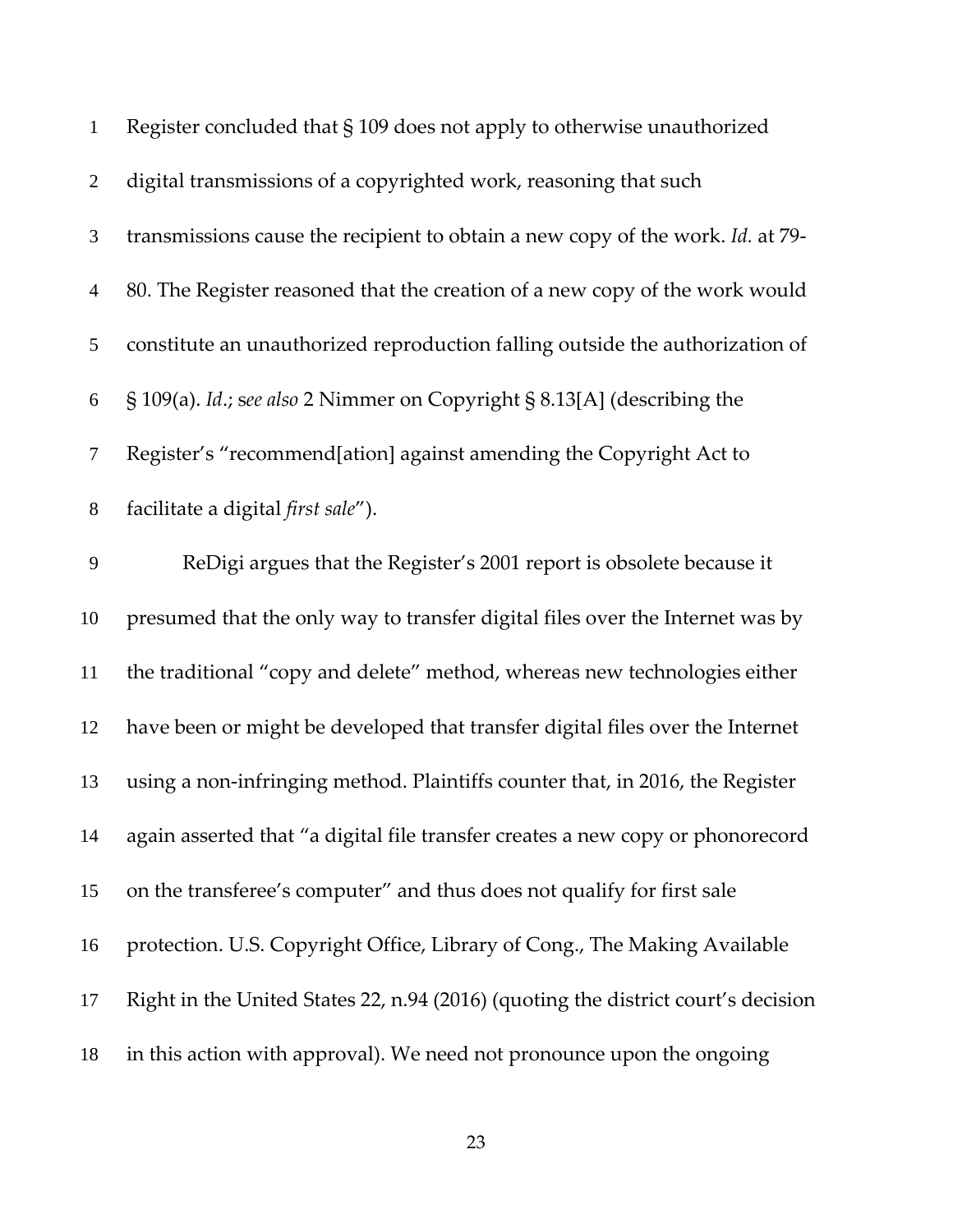| $\mathbf{1}$                     | relevance of the Register's 2001 report, or decide whether all digital file                                                                                                                                                                                                                                                                                        |
|----------------------------------|--------------------------------------------------------------------------------------------------------------------------------------------------------------------------------------------------------------------------------------------------------------------------------------------------------------------------------------------------------------------|
| $\overline{2}$                   | transmissions over the Internet make reproductions, to determine that                                                                                                                                                                                                                                                                                              |
| 3                                | ReDigi's system version 1.0 does so. <sup>14</sup>                                                                                                                                                                                                                                                                                                                 |
| $\overline{4}$                   |                                                                                                                                                                                                                                                                                                                                                                    |
| 5                                | II.<br>Fair Use                                                                                                                                                                                                                                                                                                                                                    |
| 6                                | ReDigi argues that, regardless of whether what it does is protected by                                                                                                                                                                                                                                                                                             |
| 7                                | $\S$ 109(a), its actions are protected under the doctrine of fair use. We evaluate                                                                                                                                                                                                                                                                                 |
| $8\,$                            | ReDigi's claim in accordance with the fair use statute. Section 107 of the                                                                                                                                                                                                                                                                                         |
| 9                                | Copyright Act provides:                                                                                                                                                                                                                                                                                                                                            |
| 10<br>11<br>12<br>13<br>14<br>15 | [T]he fair use of a copyrighted work for purposes such as<br>criticism, comment, news reporting, teaching (including multiple<br>copies for classroom use), scholarship, or research, is not an<br>infringement of copyright. In determining whether the use made<br>of a work in any particular case is a fair use the factors to be<br>considered shall include- |
| 16<br>17<br>18<br>19<br>20       | (1) the purpose and character of the use, including whether such<br>use is of a commercial nature or is for nonprofit educational<br>purposes;                                                                                                                                                                                                                     |
| 21<br>22                         | (2) the nature of the copyrighted work;                                                                                                                                                                                                                                                                                                                            |
| 23<br>24                         | (3) the amount and substantiality of the portion used in relation to<br>the copyrighted work as a whole; and                                                                                                                                                                                                                                                       |

<sup>&</sup>lt;sup>14</sup> Having rejected ReDigi's arguments for the reasons explained above, we have no need to consider whether an electronic digital music file, independent of any physical storage device in which the file is fixed, can qualify as a phonorecord in view of § 101's definition of phonorecords as "material objects." 17 U.S.C. §101.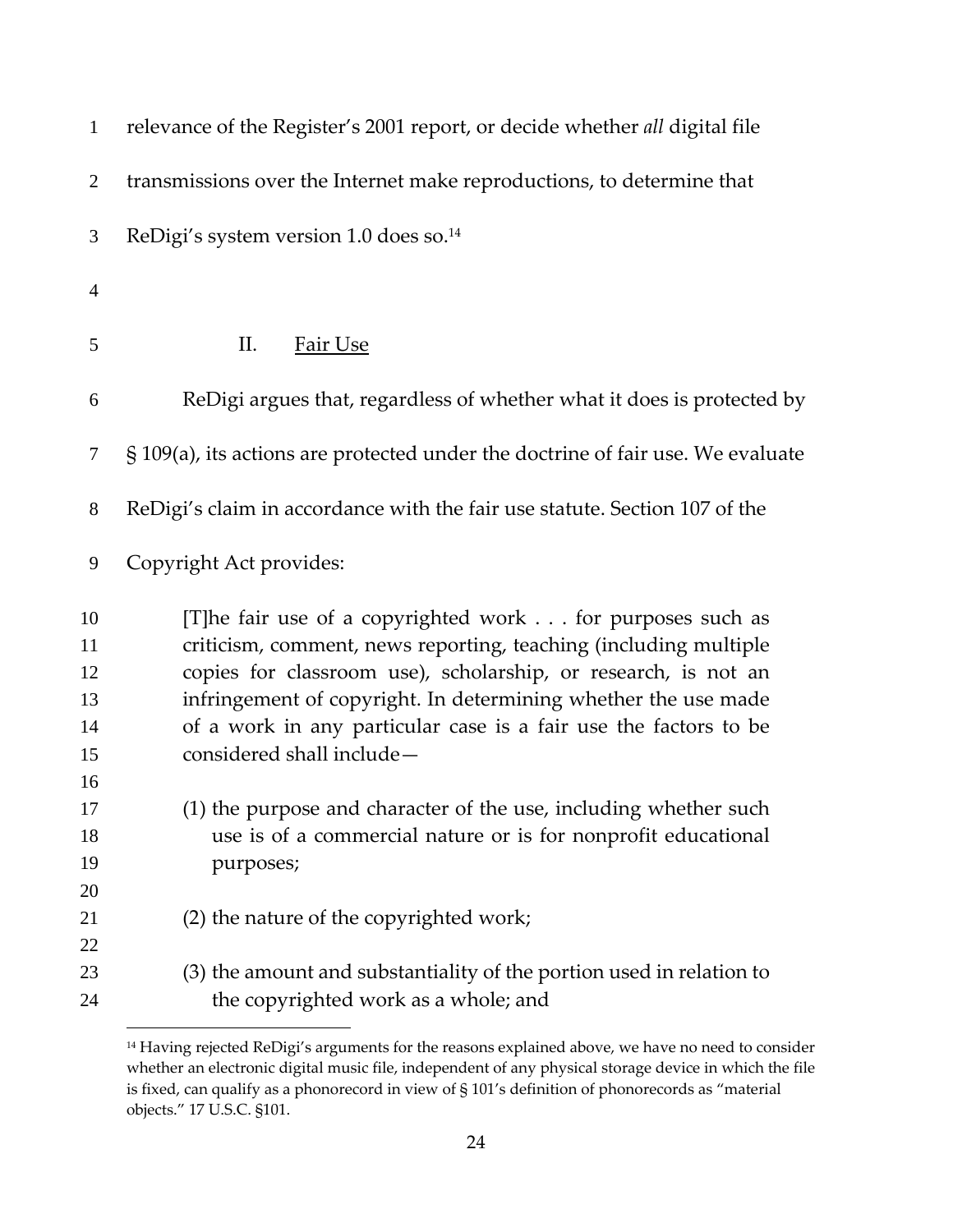| $\mathbf{1}$<br>$\overline{2}$ | (4) the effect of the use upon the potential market for or value of                                                                                       |
|--------------------------------|-----------------------------------------------------------------------------------------------------------------------------------------------------------|
| 3                              | the copyrighted work.                                                                                                                                     |
| $\overline{4}$<br>5<br>6<br>7  | The fact that a work is unpublished shall not itself bar a finding of<br>fair use if such finding is made upon consideration of all the above<br>factors. |
| 8                              |                                                                                                                                                           |
| 9<br>10                        | 17 U.S.C. § 107.                                                                                                                                          |
| 11                             | ReDigi's argument for fair use in its opening brief did not address the                                                                                   |
| 12                             | statutory factors. Nonetheless, we consider each in turn.                                                                                                 |
| 13                             | Factor One<br>A.                                                                                                                                          |
| 14                             | Factor One considers "the purpose and character of the use, including                                                                                     |
| 15                             | whether such use is of a commercial nature or is for nonprofit educational                                                                                |
| 16                             | purposes." § 107(1). The Supreme Court has observed that this factor favors                                                                               |
| 17                             | secondary uses that are transformative, meaning that the use "adds                                                                                        |
| 18                             | something new, with a further purpose or different character, altering the first                                                                          |
| 19                             | with new expression, meaning, or message[,]" rather than merely                                                                                           |
| 20                             | superseding the original work. Campbell v. Acuff-Rose Music, Inc., 510 U.S. 569,                                                                          |
| 21                             | 579 (1994). Uses that criticize, comment on, provide information about, or                                                                                |
| 22                             | provide new uses for the copyrighted work are those likely to be deemed                                                                                   |
| 23                             | transformative. See, e.g., Campbell, 510 U.S. at 580-81 ("Parody needs to mimic                                                                           |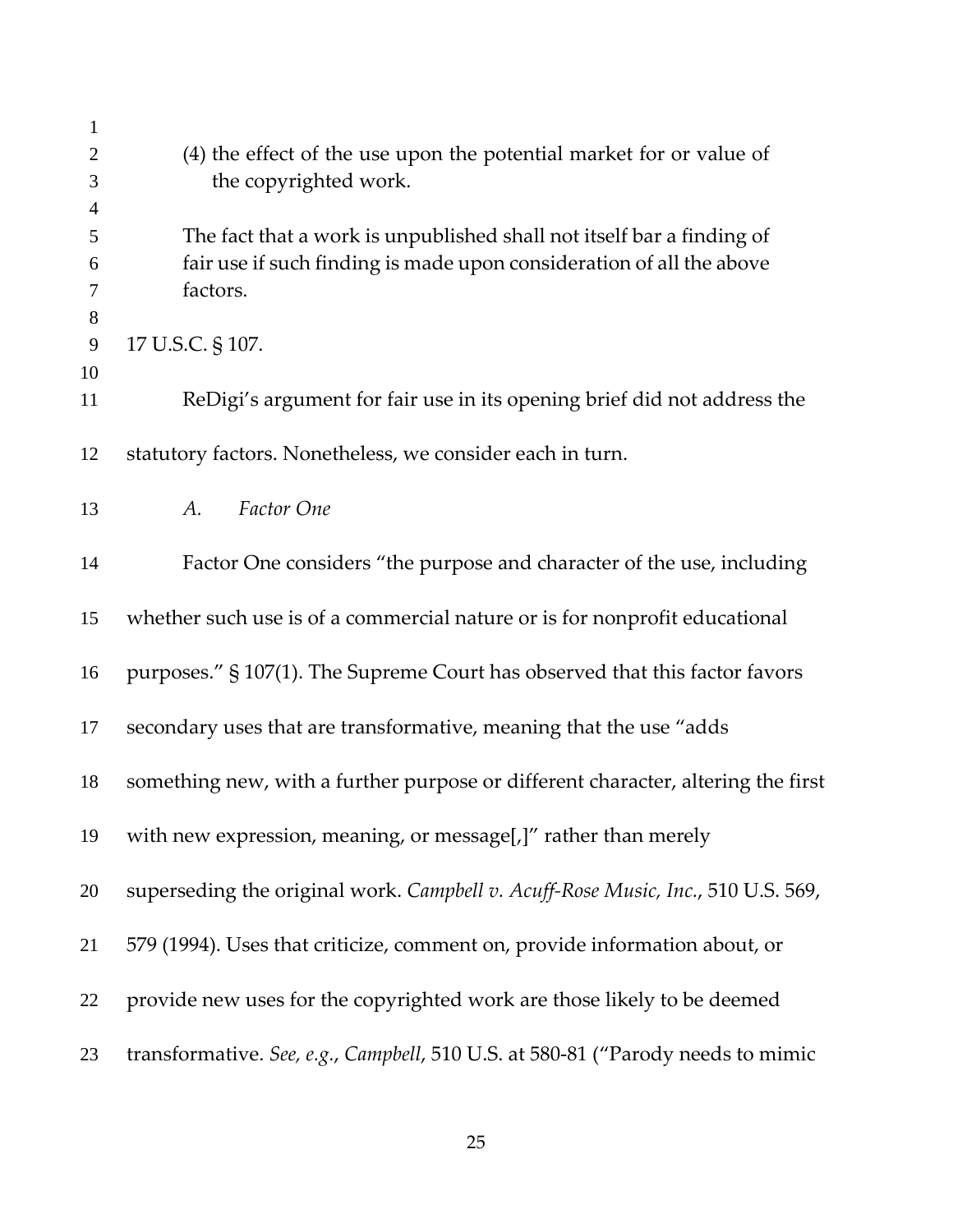| $\mathbf{1}$   | an original to make its point, and so has some claim to use the creation of its    |
|----------------|------------------------------------------------------------------------------------|
| $\mathbf{2}$   | victim's imagination, whereas satire can stand on its own two feet and so          |
| $\mathfrak{Z}$ | requires justification for the very act of borrowing.") (internal citations and    |
| $\overline{4}$ | footnote omitted). Similarly, a secondary use may be transformative if it          |
| 5              | provides information about the original, "or expands its utility." Authors         |
| 6              | Guild v. Google, Inc., 804 F.3d 202, 214 (2d Cir. 2015) ("Google Books").          |
| $\tau$         | Examples of such utility-expanding transformative fair uses have included          |
| $8\,$          | scanning books to create a full-text searchable database and public search         |
| 9              | function (in a manner that did not allow users to read the texts), Authors         |
| 10             | Guild, Inc. v. HathiTrust, 755 F.3d 87, 97-98 (2d Cir. 2014); copying works into a |
| 11             | database used to detect plagiarism, A.V. ex rel. Vanderhye v. iParadigms,          |
| 12             | LLC, 562 F.3d 630, 639 (4th Cir. 2009); displaying tiny, low-resolution            |
| 13             | "thumbnail" reproductions of art works to provide links serving as Internet        |
| 14             | pathways to the appropriate websites containing the originals, Perfect 10, Inc.    |
| 15             | v. Amazon.com, Inc., 508 F.3d 1146, 1165 (9th Cir. 2007); Kelly v. Arriba Soft     |
| 16             | Corp., 336 F.3d 811, 818-19 (9th Cir. 2003), and copying by one who has            |
| 17             | acquired the right to view the content of a telecast to enable a single, non-      |
| 18             | commercial home viewing at a more convenient time, Sony Corp. of Am. v.            |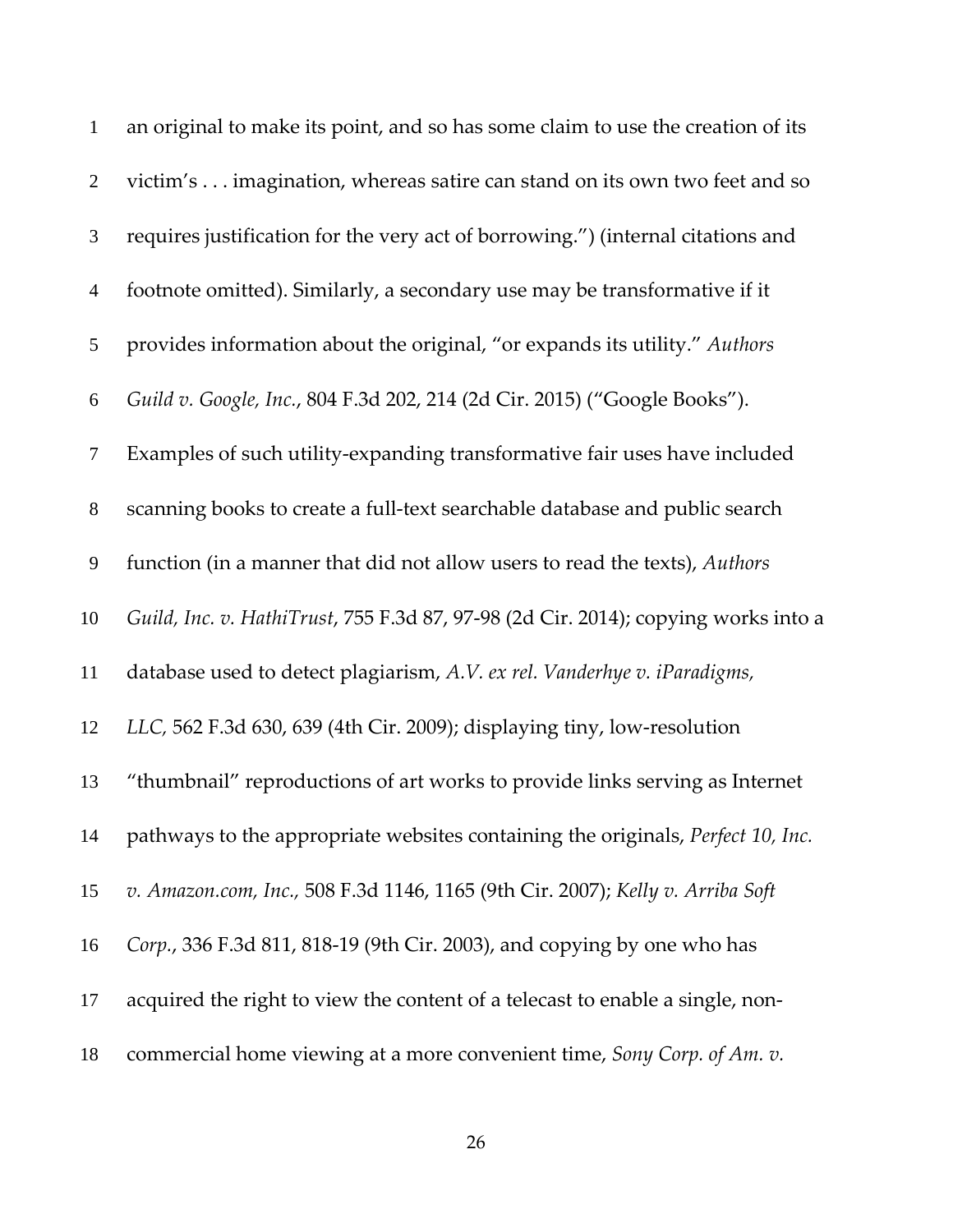| $\mathbf{1}$   | Universal City Studios, Inc., 464 U.S. 417, 421, 448-55 (1984). In Sony, the     |
|----------------|----------------------------------------------------------------------------------|
| $\overline{2}$ | "apparent reasoning was that a secondary use may be a fair use if it utilizes    |
| $\mathfrak{Z}$ | technology to achieve the transformative purpose of improving the efficiency     |
| $\overline{4}$ | of delivering content without unreasonably encroaching on the commercial         |
| 5              | entitlements of the rights holder" because the improved delivery was to one      |
| 6              | entitled to receive the content. Fox News Network, LLC v. TVEyes, Inc., 883 F.3d |
| $\tau$         | 169, 177 (2d Cir. 2018).                                                         |
| $\,8\,$        | ReDigi makes no change in the copyrighted work. It provides neither              |
| $\overline{9}$ | criticism, commentary, nor information about it. Nor does it deliver the         |
| 10             | content in more convenient and usable form to one who has acquired an            |
| 11             | entitlement to receive the content. What ReDigi does is essentially to provide   |
| 12             | a market for the resale of digital music files, which resales compete with sales |
| 13             | of the same recorded music by the rights holder. These characteristics of        |
| 14             | ReDigi's use favor Plaintiffs under Factor One.                                  |
| 15             | In addition, while the mere fact of a commercial motivation rarely               |
| 16             | pushes the first factor determination against fair use (as so many of the        |
| 17             | canonical fair uses, such as book reviews; quotation of prominent figures in     |
| 18             | news reports, news commentary, and history books; the performance of             |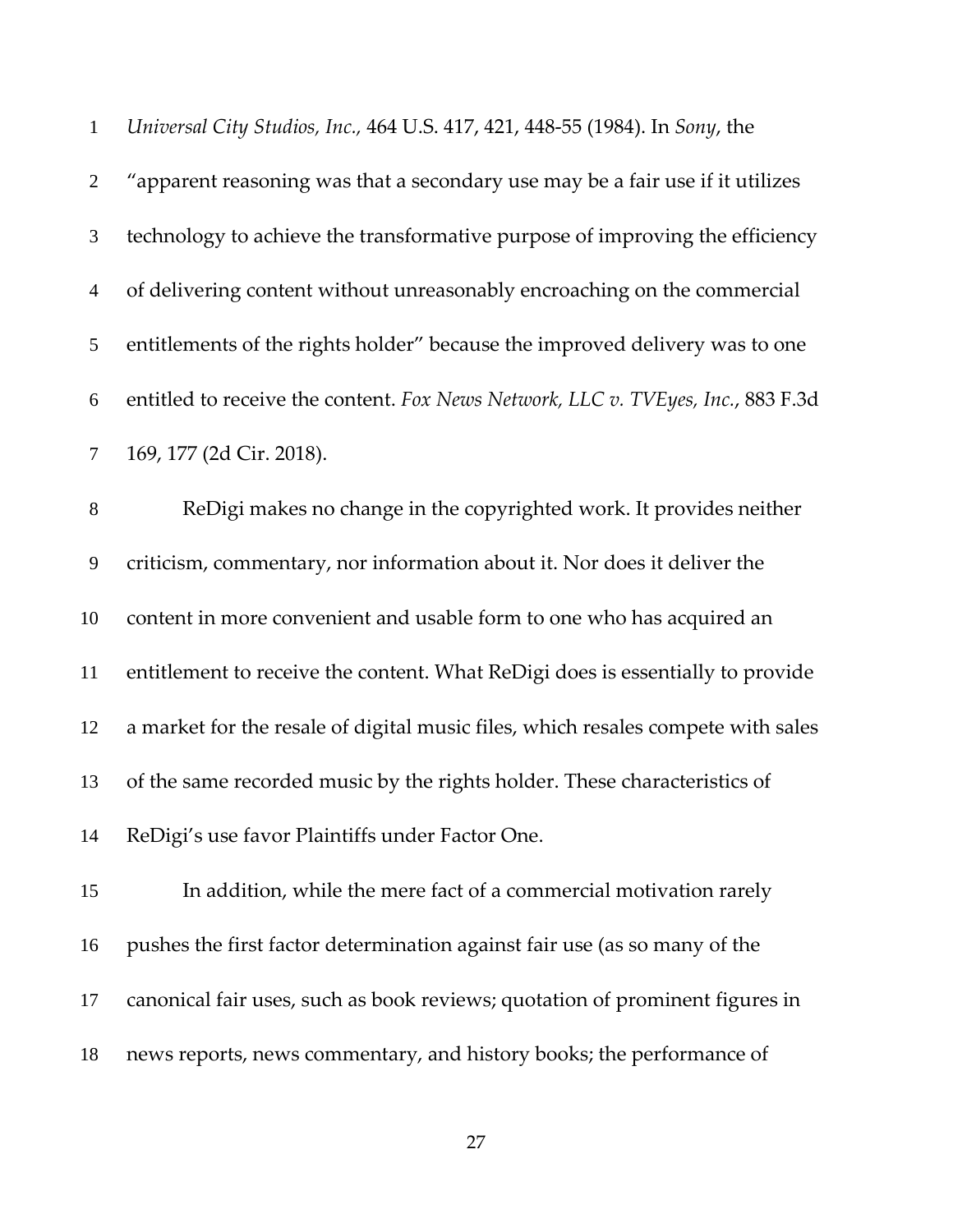| $\mathbf{1}$   | parodic plays; and the sale of parodic books, are all commercial, see Google             |
|----------------|------------------------------------------------------------------------------------------|
| $\overline{2}$ | Books, 804 F.3d at 219), in some circumstances a commercial motive will weigh            |
| 3              | against a finding of fair use under Factor One. As noted in <i>Campbell</i> , the less a |
| $\overline{4}$ | use provides transformative value, the more its commercialism will weigh                 |
| 5              | against a finding of fair use. See 510 U.S. at 579. Here, ReDigi hosts a                 |
| 6              | remunerative marketplace that enables resale by purchasers of digital music              |
| $\tau$         | files, which is a commercial purpose. Especially in view of the total absence            |
| $8\,$          | (or at least very low degree) of transformative purpose, the commercial                  |
| 9              | motivation here argues against ReDigi with respect to Factor One.                        |
| 10             | Factor Two<br>B.                                                                         |
| 11             | The second fair use factor concerns "the nature of the copyrighted                       |
| 12             | work." 17 U.S.C. § 107(2). Except to the extent that the nature of the                   |
| 13             | copyrighted work is necessarily considered alongside the character and                   |
| 14             | purpose of the secondary use in deciding whether the secondary use has a                 |
| 15             | transformative purpose, it rarely, by itself, furnishes any substantial                  |
| 16             | reasoning for favoring or disfavoring fair use. See Google Books, 804 F.3d at            |
| 17             | 220. This case is no exception.                                                          |
|                |                                                                                          |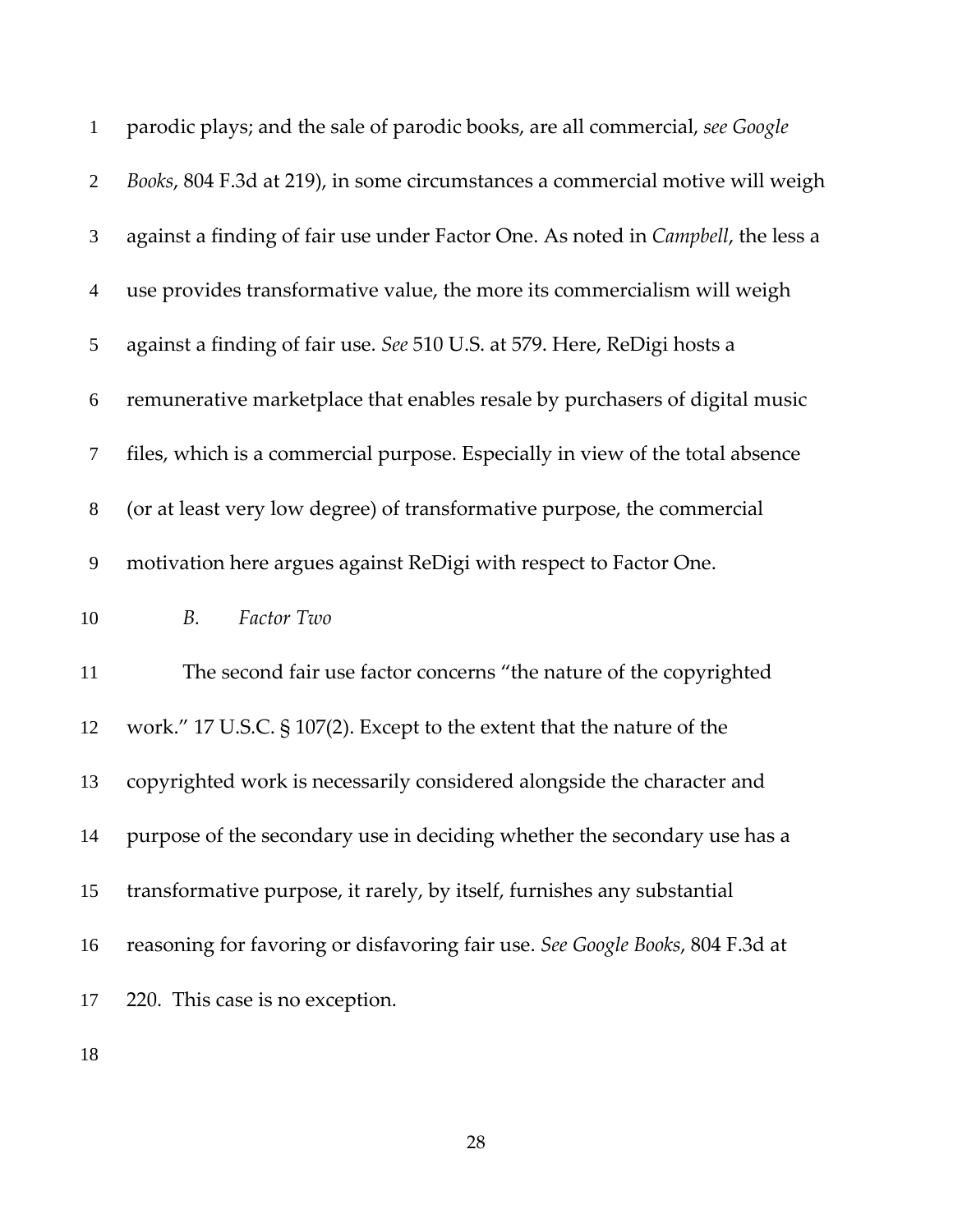## *C. Factor Three*

| $\overline{2}$   | The third factor considers "the amount and substantiality of the portion            |
|------------------|-------------------------------------------------------------------------------------|
| 3                | [of the original] used in relation to the copyrighted work as a whole." 17          |
| $\overline{4}$   | U.S.C. § 107(3). ReDigi's system makes identical copies of the whole of             |
| 5                | Plaintiffs' copyrighted sound recordings. Although use of the entirety of a         |
| 6                | digital file is not necessarily inconsistent with a finding of fair use, see Google |
| $\tau$           | Books, 804 F.3d at 221-22; HathiTrust, 755 F.3d at 98; iParadigms, 562 F.3d at      |
| $8\,$            | 642; Perfect 10, 508 F.3d at 1165; Arriba Soft, 336 F.3d at 818-19, it tends to     |
| $\boldsymbol{9}$ | disfavor a finding of fair use.                                                     |
| 10               | Factor Four<br>D.                                                                   |
| 11               | The fourth statutory factor is "the effect of the [copying] use upon the            |
| 12               | potential market for or value of the copyrighted work." § 107(4). When a            |
| 13               | secondary use competes in the rightsholder's market as an effective substitute      |
| 14               | for the original, it impedes the purpose of copyright to incentivize new            |
| 15               | creative works by enabling their creators to profit from them. For this reason,     |
| 16               | the Supreme Court in Harper & Row Publishers, Inc. v. Nation Enterprises            |
| 17               | described the fourth factor as "undoubtedly the single most important               |
| 18               | element of fair use." 471 U.S. 539, 566 (1985) (relying on the Nimmer               |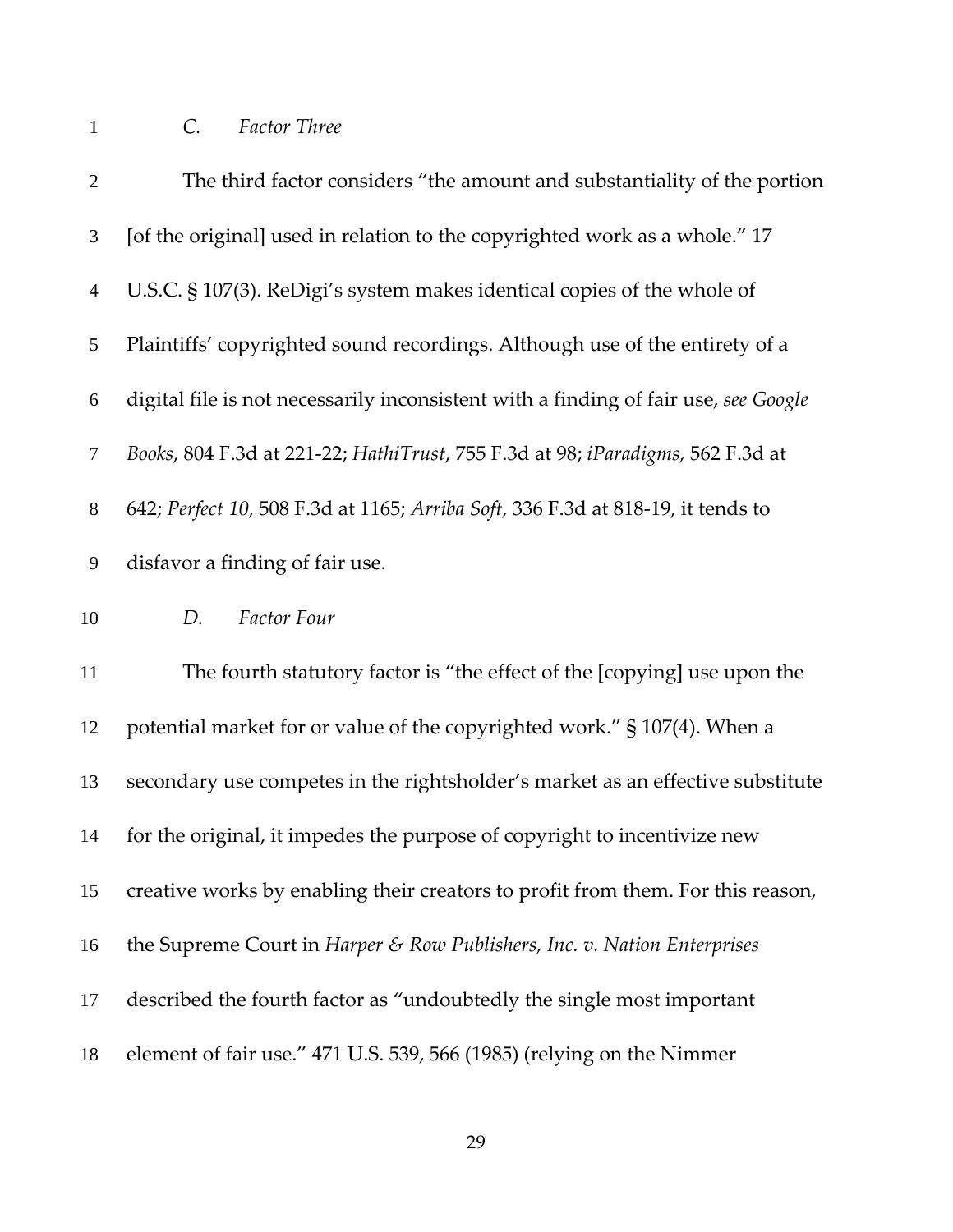| $\mathbf{1}$   | treatise). <sup>15</sup> Factor Four "focuses on whether the copy brings to the         |
|----------------|-----------------------------------------------------------------------------------------|
| $\overline{2}$ | marketplace a competing substitute for the original, or its derivative, so as to        |
| 3              | deprive the rights holder of significant revenues because of the likelihood that        |
| $\overline{4}$ | potential purchasers may opt to acquire the copy in preference to the                   |
| 5              | original." TVEyes, 883 F.3d at 179 (quoting Google Books, 804 F.3d at 223).             |
| 6              | Factor Four is necessarily intertwined with Factor One; the more the objective          |
| $\tau$         | of secondary use differs from that of the original, the less likely it will             |
| $8\,$          | supplant the commercial market for the original. See Google Books, 804 F.3d at          |
| 9              | 223.                                                                                    |
| 10             | As Plaintiffs argue, ReDigi made reproductions of Plaintiffs' works for                 |
| 11             | the purpose of resale in competition with the Plaintiffs' market for the sale of        |
| 12             | their sound recordings. <sup>16</sup> ReDigi's replicas were sold to the same consumers |
| 13             | whose objective in purchasing was to acquire Plaintiffs' music. It is also of           |
| 14             | possible relevance that there is a distinction between ReDigi's resales and             |

 *Harper & Row* cited 3 Nimmer § 13.05[A]. *See* 4 Nimmer § 13:05[A] ("The fourth factor . . . emerges as the most important, and indeed, central fair use factor."). To be clear, a secondary use may seriously harm the value of the copyright for the quoted material and yet be a clear case of fair use, such as where a critic pans a new book, quoting passages to show its absurdity. *See* Pierre N. Leval, *Fair Use Rescued*, 44 UCLA L. REV. 1449, 1459 (1997). In such circumstances, a secondary use's infliction of harm on the value of the copyright does not enlist the fourth factor against the copying use, as it would where the copying work offers a substitute for the original. To the extent a reproduction was made solely for cloud storage of the user's music on *ReDigi*'s

server, and not to facilitate resale, the reproduction would likely be fair use just as the copying at issue in *Sony* was fair use.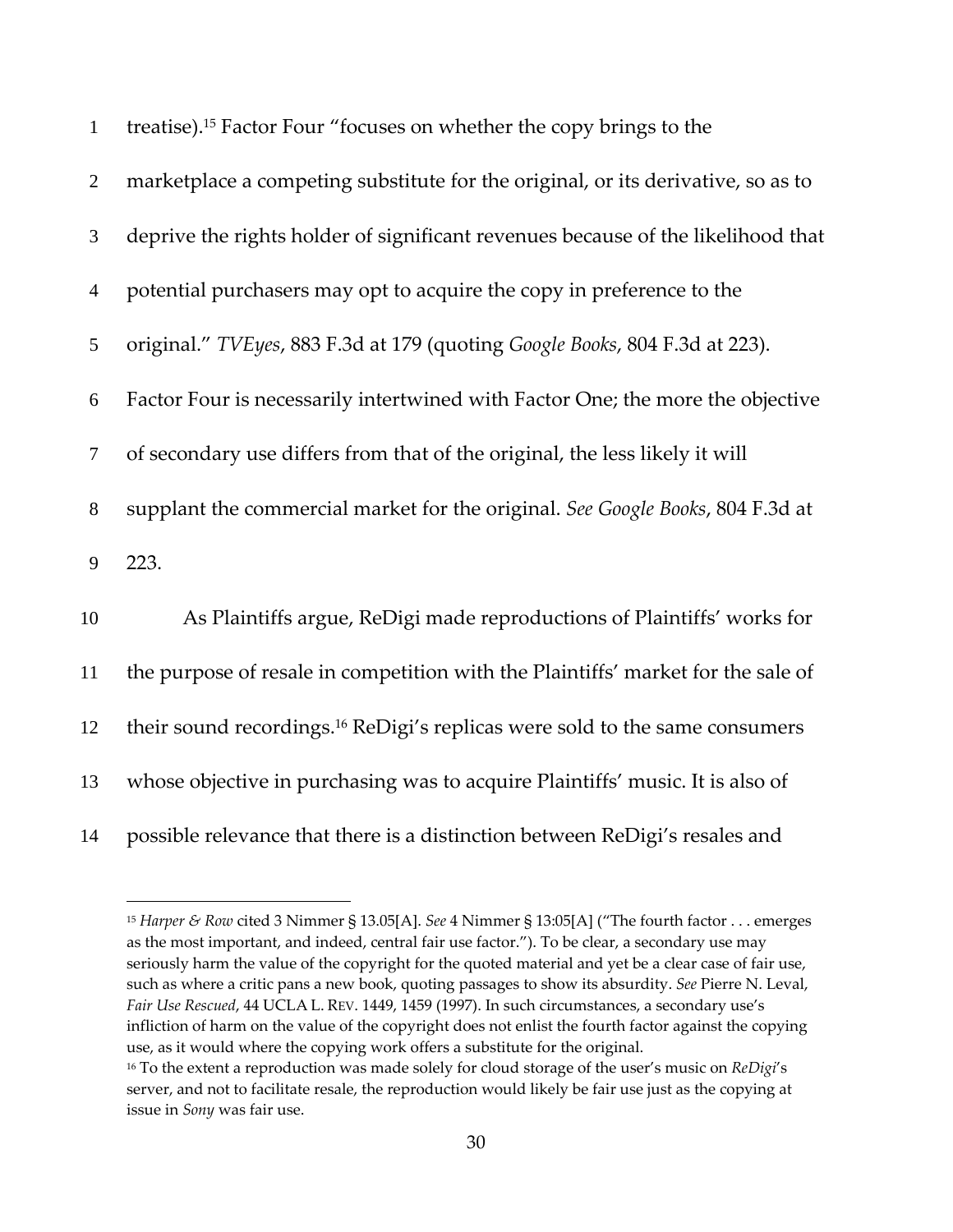| $\mathbf{1}$   | resales of physical books and records. The digital files resold by ReDigi,        |
|----------------|-----------------------------------------------------------------------------------|
| $\overline{2}$ | although used, do not deteriorate the way printed books and physical records      |
| 3              | deteriorate. As the district court observed, the principal difference between     |
| $\overline{4}$ | the "product sold in ReDigi's secondary market" and that sold by Plaintiffs or    |
| 5              | their licensees in the primary market was its lower price. Capitol Records, LLC   |
| 6              | v. ReDigi Inc., 934 F. Supp. 2d 640, 654 (S.D.N.Y. 2013).                         |
| $\tau$         | Factor Four weighs powerfully against fair use.                                   |
| $8\,$          | Factors Weighed Together Four<br>E.                                               |
| 9              | The Supreme Court has instructed that, to ascertain whether there is              |
| 10             | fair use, all four of the statutory factors must be weighed together. Campbell,   |
| 11             | 510 U.S. at 577-78. Our consideration is informed by our recent holding in        |
| 12             | TVEyes, 883 F.3d at 175. TVEyes copied all televised video programming            |
| 13             | throughout the nation, together with its accompanying closed-captioned text,      |
| 14             | into a database. It offered a commercial subscription service through which       |
| 15             | business and professional clients could search the transcripts, receive a list of |
| 16             | video segments that mentioned the searched terms, and then view up to ten         |
| 17             | minutes of each video segment. Id. Fox News Network, a producer of                |
| 18             | televised content, sued, claiming that TVEyes's distribution of Fox's             |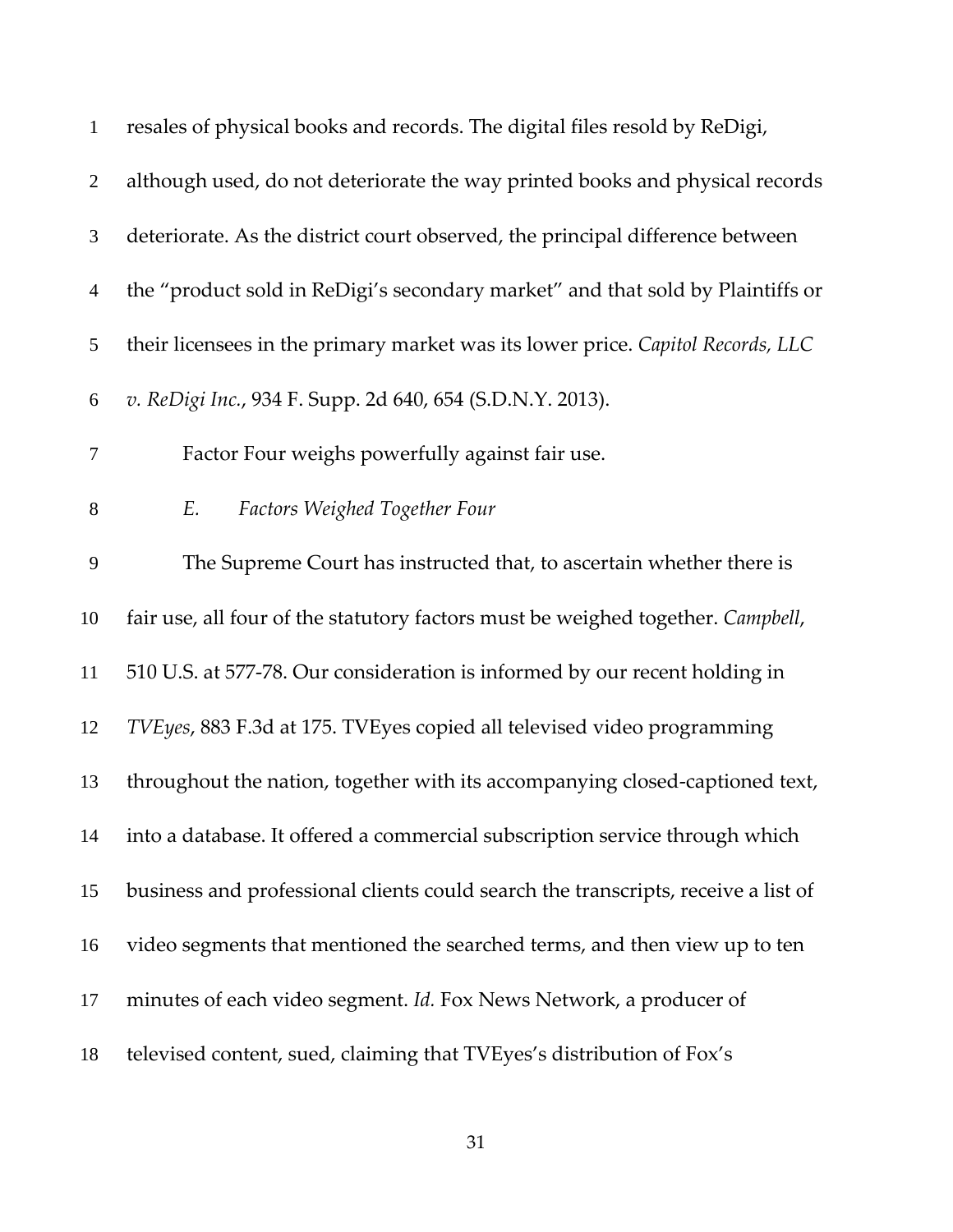| $\mathbf{1}$   | programming to TVEyes's subscribers infringed Fox's copyright. Id. We           |
|----------------|---------------------------------------------------------------------------------|
| $\overline{2}$ | found that TVEyes's secondary use deployed modestly transformative              |
| $\mathfrak{Z}$ | technology (akin to the time shifting technology of Sony) in that "it enable[d] |
| $\overline{4}$ | nearly instant access to a subset of material—and to information about the      |
| 5              | material—that would otherwise be irretrievable, or else retrievable only        |
| 6              | through prohibitively inconvenient or inefficient means." Id. at 177. As in     |
| $\tau$         | Sony, it enabled its customers to view "programming they want at a time and     |
| $8\,$          | place that is convenient to them, rather than at the time and place of          |
| 9              | broadcast." Id. at 177-78. Nonetheless, we held that TVEyes's use was not a     |
| 10             | fair use because it substantially competed with the rights holders' legitimate  |
| 11             | market. Id. at 180. By providing Fox's copyrighted programming to its clients   |
| 12             | "without payment to [the rights holder], TVEyes usurped a market that           |
| 13             | properly belong[ed] to the copyright-holder." Id. (internal quotation marks     |
| 14             | and alteration omitted).                                                        |
| 15             | TVEyes is a substantial precedent for our holding here. The                     |
| 16             | transformative purpose and character of TVEyes's use, while modest, was far     |
| 17             | more transformative than what ReDigi has shown here. TVEyes's                   |
| 18             | transformative uses were nonetheless easily outweighed by the harm to the       |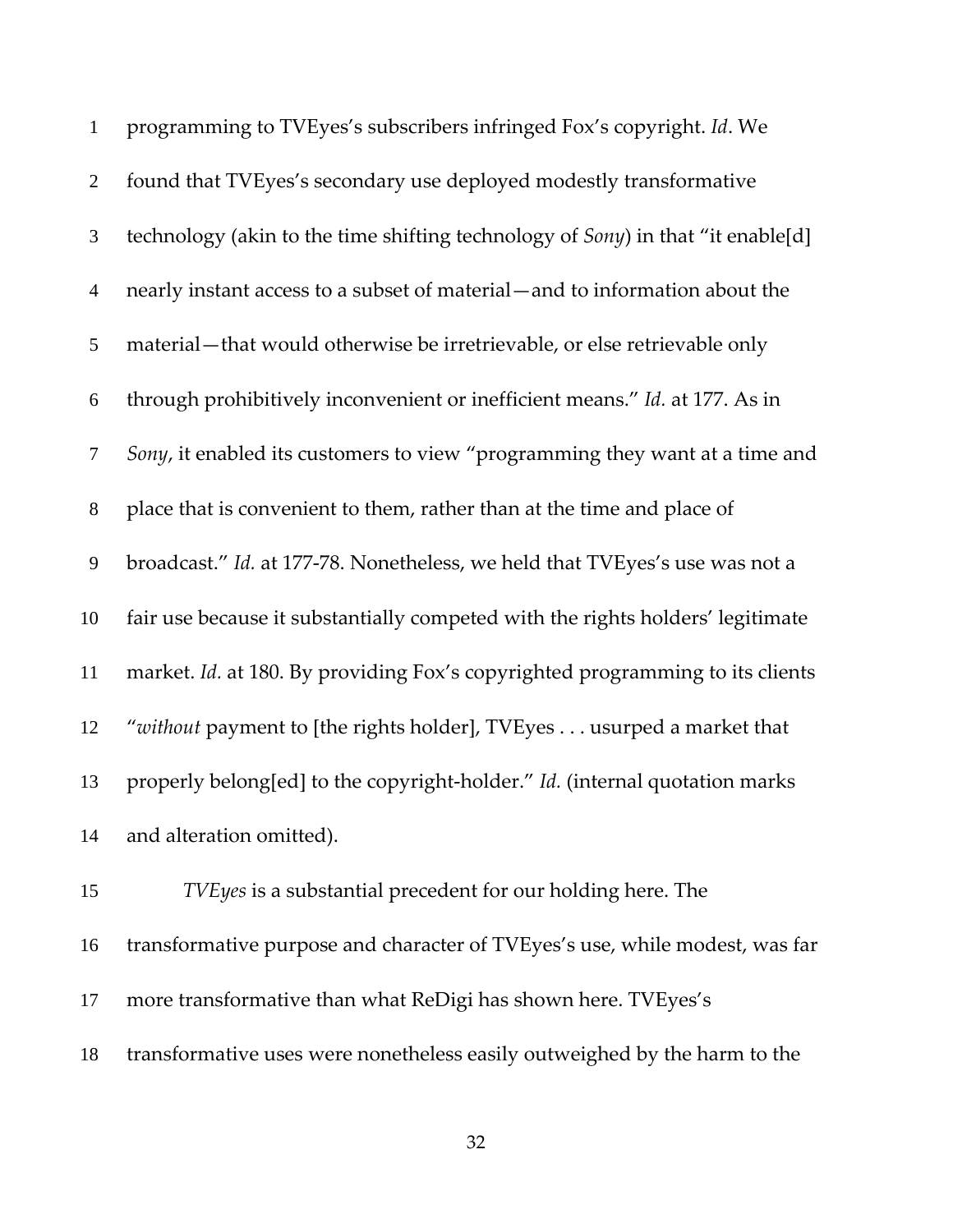| $\mathbf{1}$   | rights holders' market considered under Factor Four. Id. at 181. Even if ReDigi   |
|----------------|-----------------------------------------------------------------------------------|
| $\overline{2}$ | is credited with some faint showing of a transformative purpose, that purpose     |
| 3              | is overwhelmed by the substantial harm ReDigi inflicts on the value of            |
| $\overline{4}$ | Plaintiffs' copyrights through its direct competition in the rights holders'      |
| 5              | legitimate market, offering consumers a substitute for purchasing from the        |
| 6              | rights holders. We find no fair use justification.                                |
| 7              | $\ast$<br>$\ast$<br>$\ast$                                                        |
| 8              | We conclude by addressing policy-based arguments raised by ReDigi                 |
| 9              | and its amici. They contend that ReDigi's version 1.0 ought to be validated as    |
| 10             | in compliance with $\S$ 109(a) because it allows for realization of an            |
| 11             | economically beneficial practice, originally authorized by the courts in the      |
| 12             | common law development of copyright, see Bobbs-Merrill Co. v. Straus, 210         |
| 13             | U.S. 339 (1908), and later endorsed by Congress. They also contend that the       |
| 14             | Copyright Act must be read to vindicate purchasers' ability to alienate digital   |
| 15             | copyrighted works under the first sale doctrine - emphasizing that $\S 109(a)$ is |
| 16             | styled as an entitlement rather than a defense to infringement — without          |
| 17             | regard to technological medium. See Copyright Law Professors Br. 4, 12, 14;       |
| 18             | see also Appellants Br. 38-41. On this score, they rely heavily on the breadth of |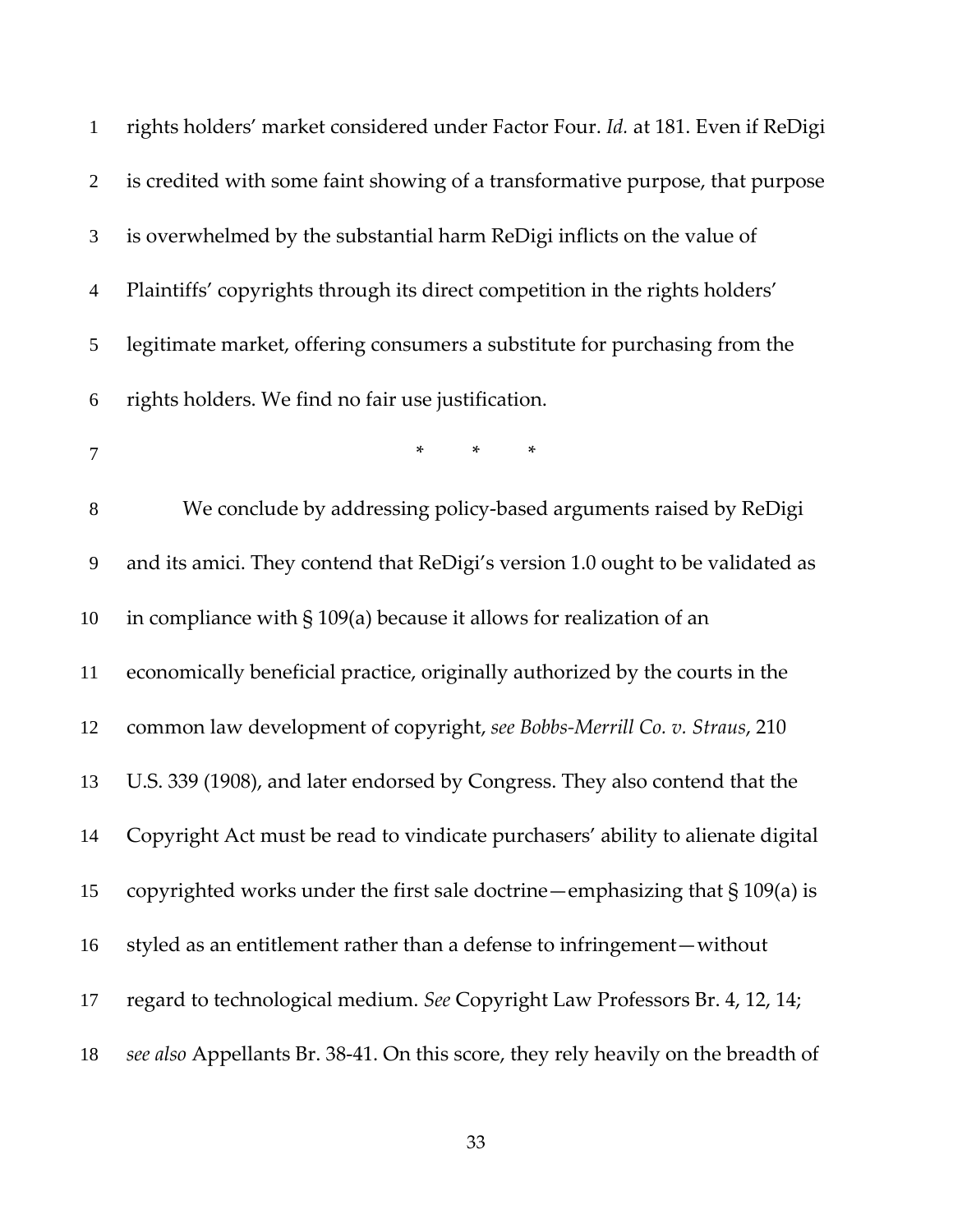| $\mathbf{1}$   | the common law first sale doctrine, and on a purported imperative, described    |
|----------------|---------------------------------------------------------------------------------|
| $\overline{2}$ | as the "principle of technological neutrality" by amici and the "equal          |
| 3              | treatment principle" by ReDigi, not to disadvantage purchasers of digital       |
| $\overline{4}$ | copyrighted works, as compared with purchasers of physical copyrighted          |
| 5              | works. See Copyright Law Professors Br. 14; Appellants Br. 36-42.               |
| 6              | As for whether the economic consequences of ReDigi's program are                |
| $\tau$         | beneficial and further the objectives of copyright, we take no position. Courts |
| $8\,$          | are poorly equipped to assess the inevitably multifarious economic              |
| 9              | consequences that would result from such changes of law. So far as we can       |
| 10             | see, the establishment of ReDigi's resale marketplace would benefit some,       |
| 11             | especially purchasers of digital music, at the expense of others, especially    |
| 12             | rightsholders, who, in the sale of their merchandise, would have to compete     |
| 13             | with resellers of the same merchandise in digital form, which, although         |
| 14             | second hand, would, unlike second hand books and records, be as good as         |
| 15             | new.                                                                            |
| 16             | Furthermore, as to the argument that we should read $\S 109(a)$ to              |
| 17             | accommodate digital resales because the first sale doctrine protects a          |
| 18             | fundamental entitlement, without regard to the terms of $\S 109(a)$ (and        |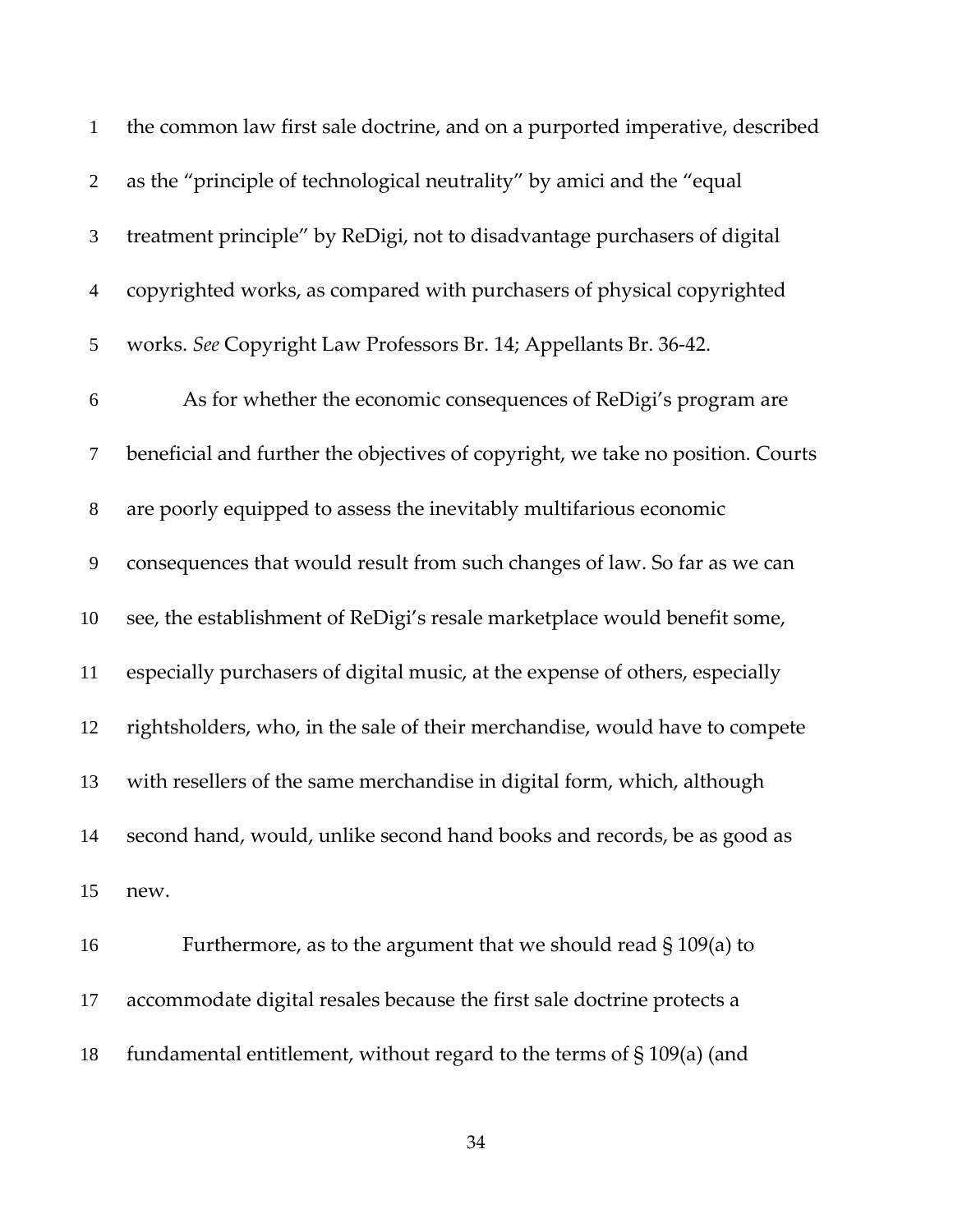| $\mathbf{1}$   | incorporated definitions), we think such a ruling would exceed the proper         |
|----------------|-----------------------------------------------------------------------------------|
| $\overline{2}$ | exercise of the court's authority. The copyright statute is a patchwork,          |
| 3              | sometimes varying from clause to clause, as between provisions for which          |
| $\overline{4}$ | Congress has taken control, dictating both policy and the details of its          |
| 5              | execution, and provisions in which Congress approximatively summarized            |
| 6              | common law developments, implicitly leaving further such development to           |
| $\tau$         | the courts. The paradigm of the latter category is $\S 107$ on fair use. See      |
| $8\,$          | Campbell, 510 U.S. at 577 ("Congress meant § 107 'to restate the present          |
| 9              | judicial doctrine of fair use, not to change, narrow, or enlarge it in any way'   |
| 10             | and intended that courts continue the common-law tradition of fair use            |
| 11             | adjudication." (quoting H.R. Rep. No. 94-1476, 66 (1976)); see also Google Books, |
| 12             | 804 F.3d at 213 ("[I]n passing the statute, Congress had no intention of          |
| 13             | normatively dictating fair use policy."). In the provisions here relevant,        |
| 14             | Congress dictated the terms of the statutory entitlements. Notwithstanding        |
| 15             | the purported breadth of the first sale doctrine as originally articulated by the |
| 16             | courts, see Bobbs-Merrill Co., 210 U.S. at 350 ("[T]he copyright statutes, while  |
| 17             | protecting the owner of the copyright in his right to multiply and sell his       |
| 18             | production, do not create the right to impose a limitation at which the           |